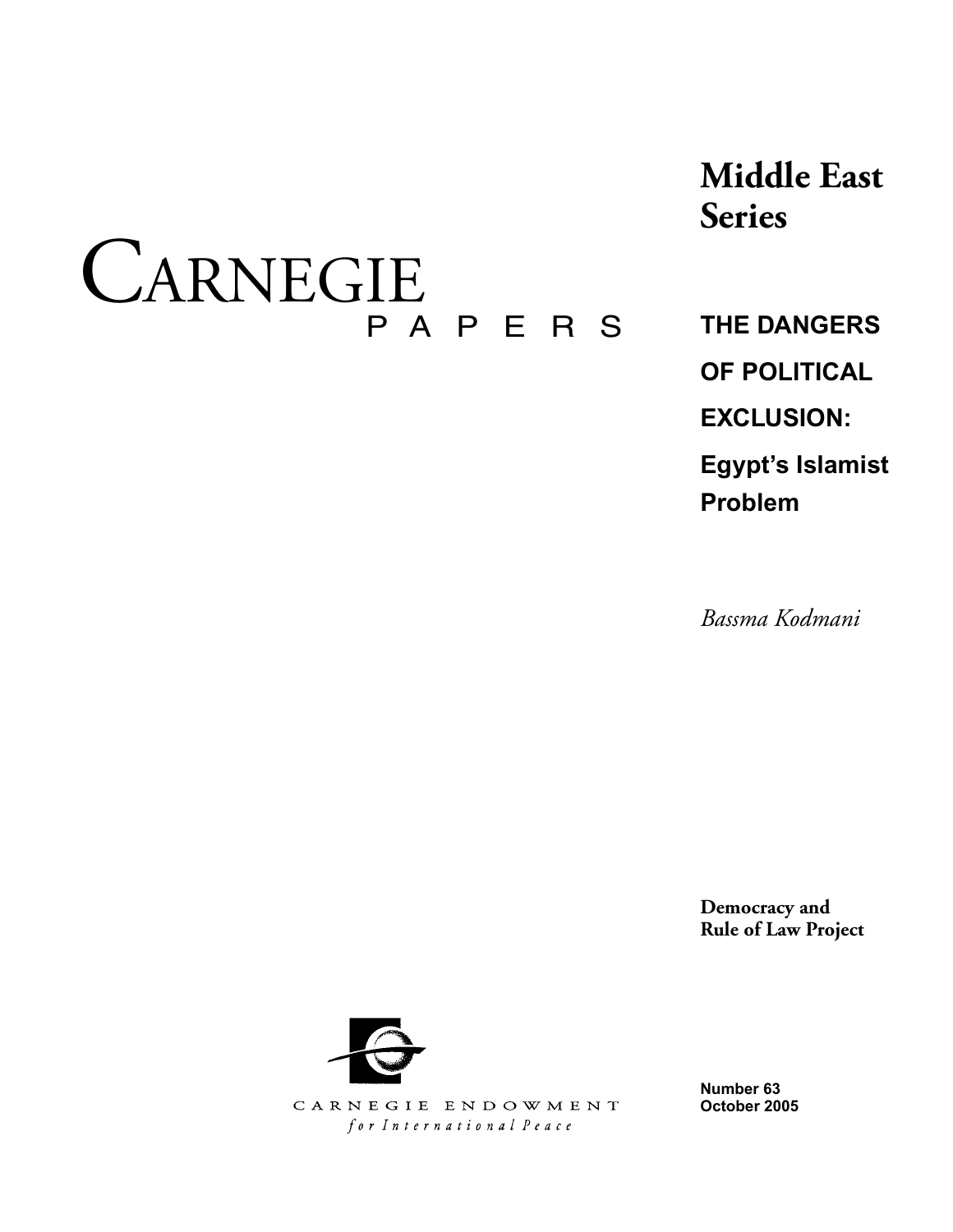© 2005 Carnegie Endowment for International Peace. All rights reserved.

No part of this publication may be reproduced or transmitted in any form or by any means without permission in writing from the Carnegie Endowment. Please direct inquiries to:

Carnegie Endowment for International Peace Publications Department 1779 Massachusetts Avenue, NW Washington, DC 20036 Phone: 202-483-7600 Fax: 202-483-1840 www.CarnegieEndowment.org

This publication can be downloaded for free at **www.CarnegieEndowment.org/pubs**. Limited print copies are also available. To request a copy, send an e-mail to pubs@CarnegieEndowment.org.

## **Carnegie Papers**

Carnegie Papers present new research by Endowment associates and their collaborators from other institutions. The series includes new time-sensitive research and key excerpts from larger works in progress. Comments from readers are welcome; reply to the author at the mailing address above or by e-mail to pubs@CarnegieEndowment.org.

## **About the Author**

**Bassma Kodmani** is associate professor at the College de France and director of the Arab Reform Initiative. She can be contacted at bassma.kodmani@college-de-france.fr.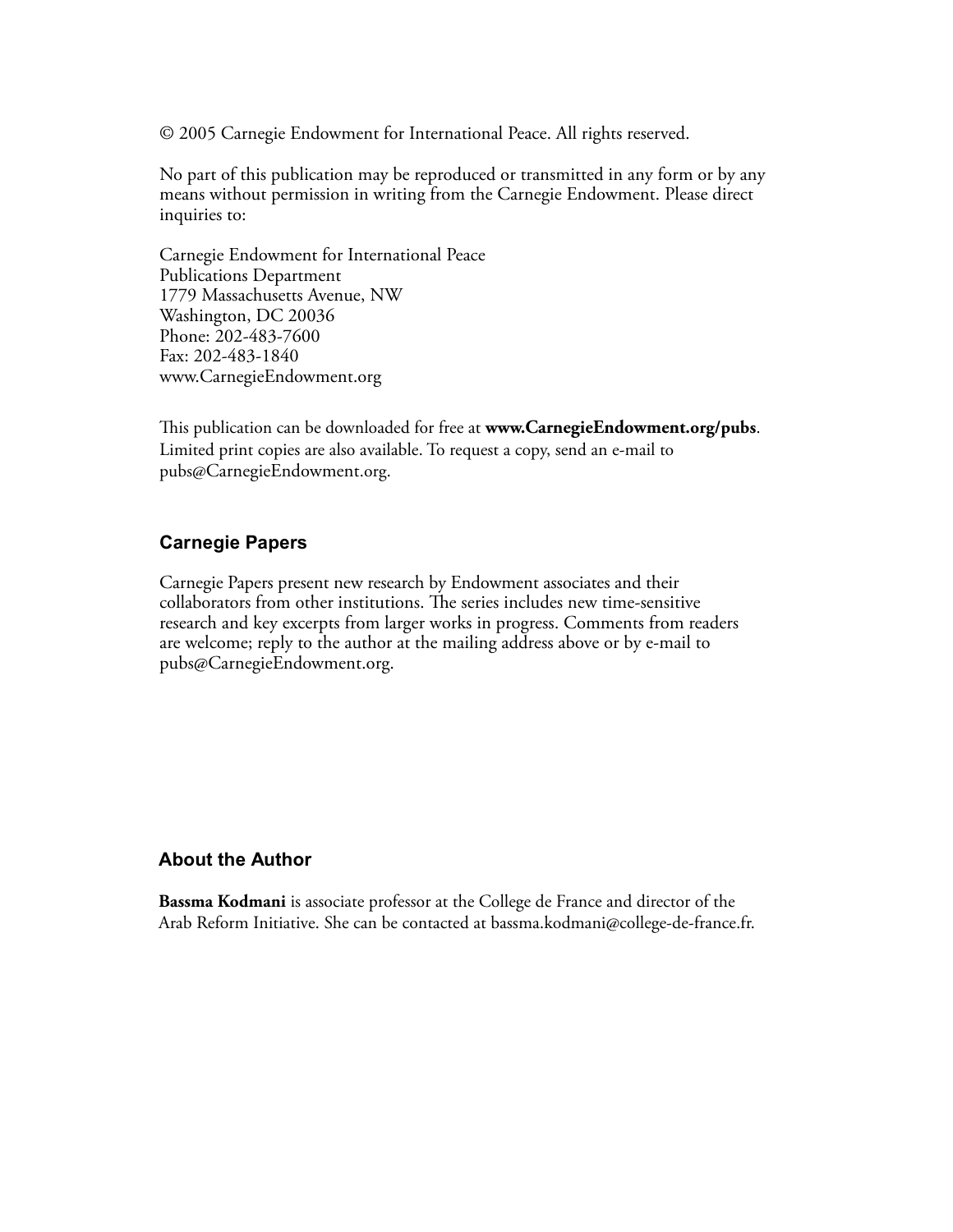# **CONTENTS**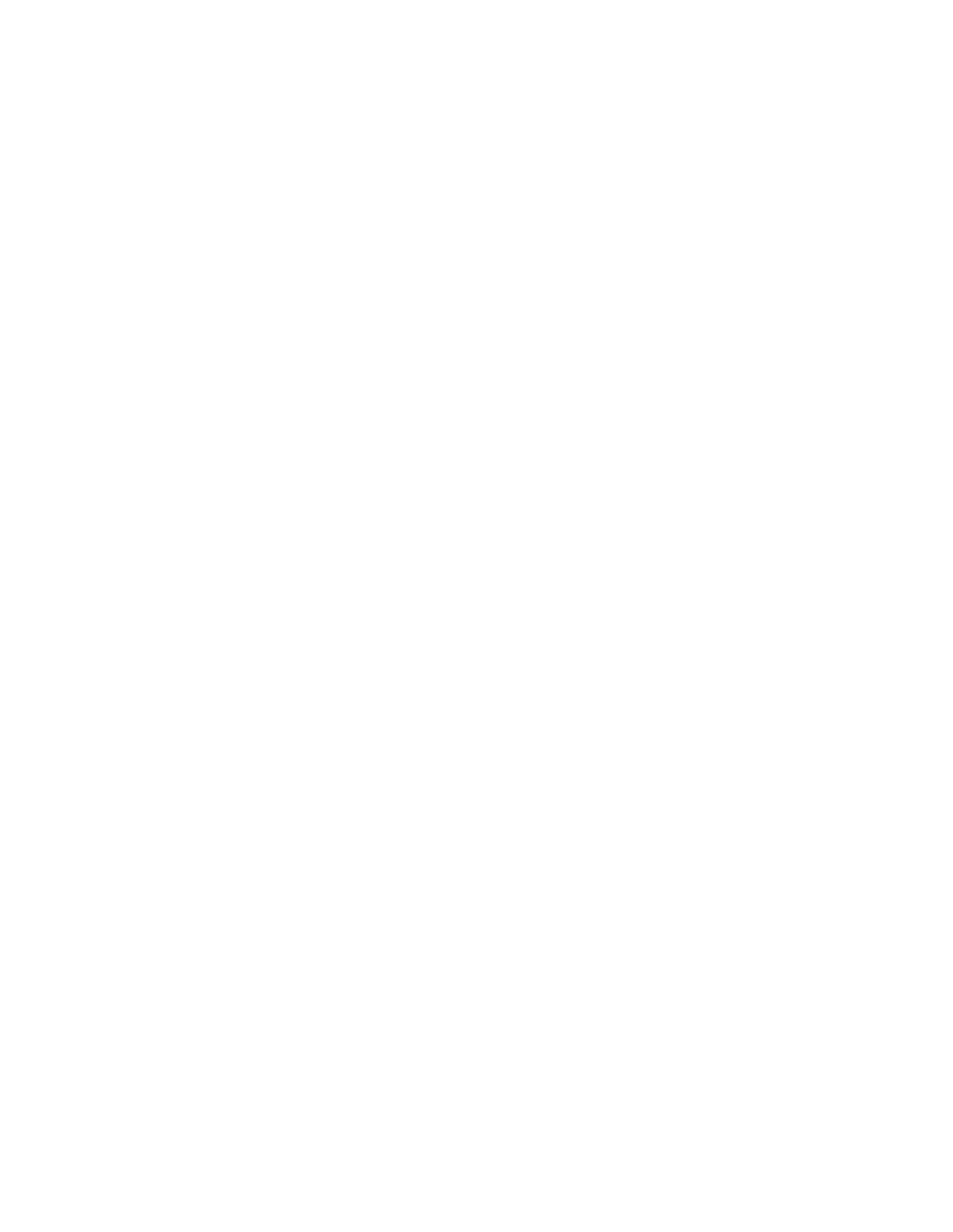*Je ne vois pas dans la religion le mystère de l'Incarnation mais le mystère de l'Ordre social. La religion rattache au Ciel une idée d'égalité qui empêche le riche d'être massacré par le pauvre.*

[I don't see in religion the embodiment of the Holy Spirit, but rather the embodiment of the Social Order. Religion ascribes to Heaven an idea of equality which prevents the rich from being massacred by the poor.]

> —Napoleon Conseil d'Etat, 1806

## **INTRODUCTION**

MUCH HAS BEEN WRITTEN in recent years about Islam and politics, Islam and democracy, and Islam's compatibility with the requirements of modernity. These debates cannot be settled conclusively by referring to the holy texts, because such texts lend themselves to conflicting interpretations. This paper, therefore, takes a different approach. Using Egypt as a case study, it focuses not on the relationship between Islam and politics in the abstract, but on the relationship between religious authority and political authority as it unfolds in practice. It outlines the motivations, interests, strategies, and agendas of the institutions that represent and speak for Islam and those that represent the state and act in its name. $^{\rm t}$  The interaction between them is a mix of complicity and rivalry that has profound effects on Egyptian society, the Egyptian state, and its relationship with the outside world.

Egypt is an interesting case study because the government maintains an intricate and dynamic relationship with the religious establishment. At times, the state leans on the Islamic establishment to support its policies, and the religious establishment likewise seeks—and receives—the support of the government to reassert its full control on religious affairs when needed. By studying this interaction, this paper concludes that conservative Islamic authorities that claim to be nonpolitical are more problematic and dangerous for social progress than legally recognized Islamic parties participating in the democratic process would be. The paper advocates a return to overt political activity by political parties rather than covert political activity by the religious establishment, as this would secure responsible behavior from the state, the religious establishment, and the citizenry and would ensure that each fulfills its designated role.

It also suggests that initiatives by outside partners to promote change in the Arab world by targeting the social, educational, or religious fields may be unproductive and are alienating public opinion. Foreign assistance is more likely to be effective if it takes the political actors as interlocutors. This does not suggest intervening in the political affairs of a sovereign state but rather more respect for Egypt's sovereignty as will be argued.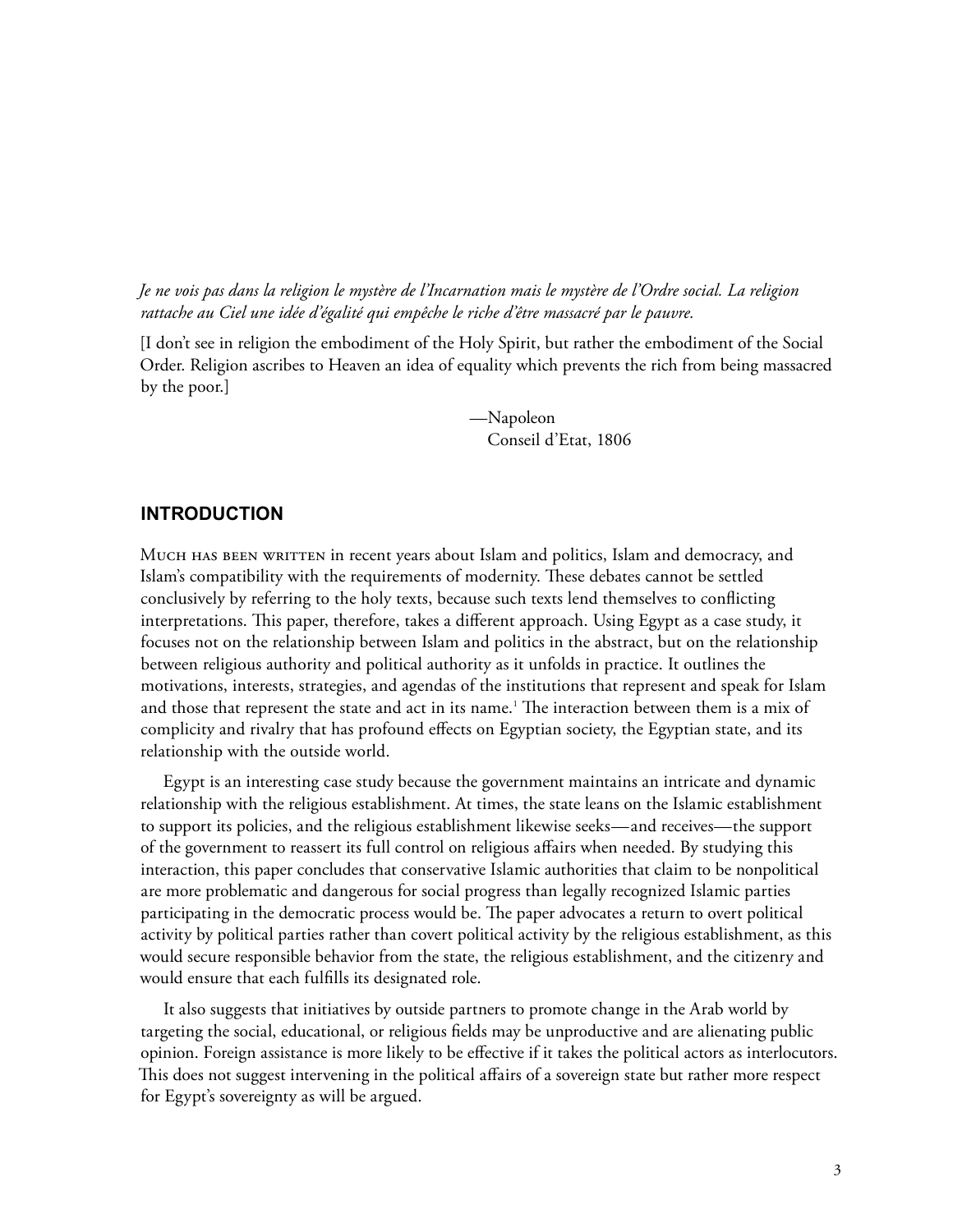Egypt always appears to be on the verge of an imminent explosion, but the explosion never happens. Observers invariably predict that the "Arab street" (and Egypt's is the most crowded) will flare up as a result of social and economic frustration and anger about open conflicts in its immediate neighborhood. The impressive capacity of the security apparatus to maintain law and order goes a long way toward explaining why Egypt does not explode, but there is more to it. By restricting political participation and representation, the authoritarian leadership has ultimately created a stagnant political society and diverted tensions and confrontations toward other spheres of life: cultural, social, economic, and legal. In this vacuum of mass political activity, the religious establishment has thrived on the fringes of the political sphere, establishing its authority over the public's beliefs and lifestyles. Thus, as the Egyptian regime tightens its grip on political power, it provides the Islamic establishment with the venue and audience to advance its own religious agenda. Paradoxically, by denying its citizens access to political space, the Egyptian government reinforces the authority of the Islamic establishment in the public sphere and surrenders a significant amount of control as a result.

# **MIGHTY STATE**

With its large bureaucracy and a powerful security apparatus, the Egyptian government is able to respond effectively to security threats and ensure public order. Centralized and highly visible, it benefits from a deeply ingrained "statist" culture within the society. At the same time, however, it has no political message, and for a long time it has not been able to mobilize its citizens.

Although the Mubarak regime has changed the social, economic, and political direction 180 degrees since the Nasser era, it has not paid much attention to the need to devise a new societal model or to develop a new political discourse to mobilize support. Survival seems to be its main ethos and concern, and societal demands for some political or moral direction have been largely ignored. With a focus on regime stability, the state devotes considerable effort to denying significant political forces access to political space and preventing the formation of competing power centers.

The government suppressed Islamic extremists during the 1990s and has also been largely successful in dealing with challenges from the mainstream, nonviolent Islamic movement or indeed from any movement with a political agenda. The mere hint that an organization has a political agenda triggers the deployment of a toolkit of control, intimidation, coercion, repression, and co-optation instruments. The political process has been turned into a bureaucratic dialogue between agencies of the state. Although there is a diversity of political and intellectual trends and schools of thought within society, they are not represented within the political space. Public intellectuals lack political backing, which makes them easily tamed and co-opted. In fact, the minister of culture often boasts of having brought the intellectuals into "the fold" and has managed to transform the cultural field into a permanent festival of ongoing inaugurations.

The ruling National Democratic Party (NDP) is a nonideological structure, willing to accommodate any political or social force, including Islamic, that is willing to be absorbed by it. It does not seek even a semblance of ideological unity but instead maintains firm political control. The government's grip on political space is such that many candidates elected as independents after competing successfully against NDP candidates end up joining the party anyway because they cannot hope to have any influence or reap any rewards if they stay outside.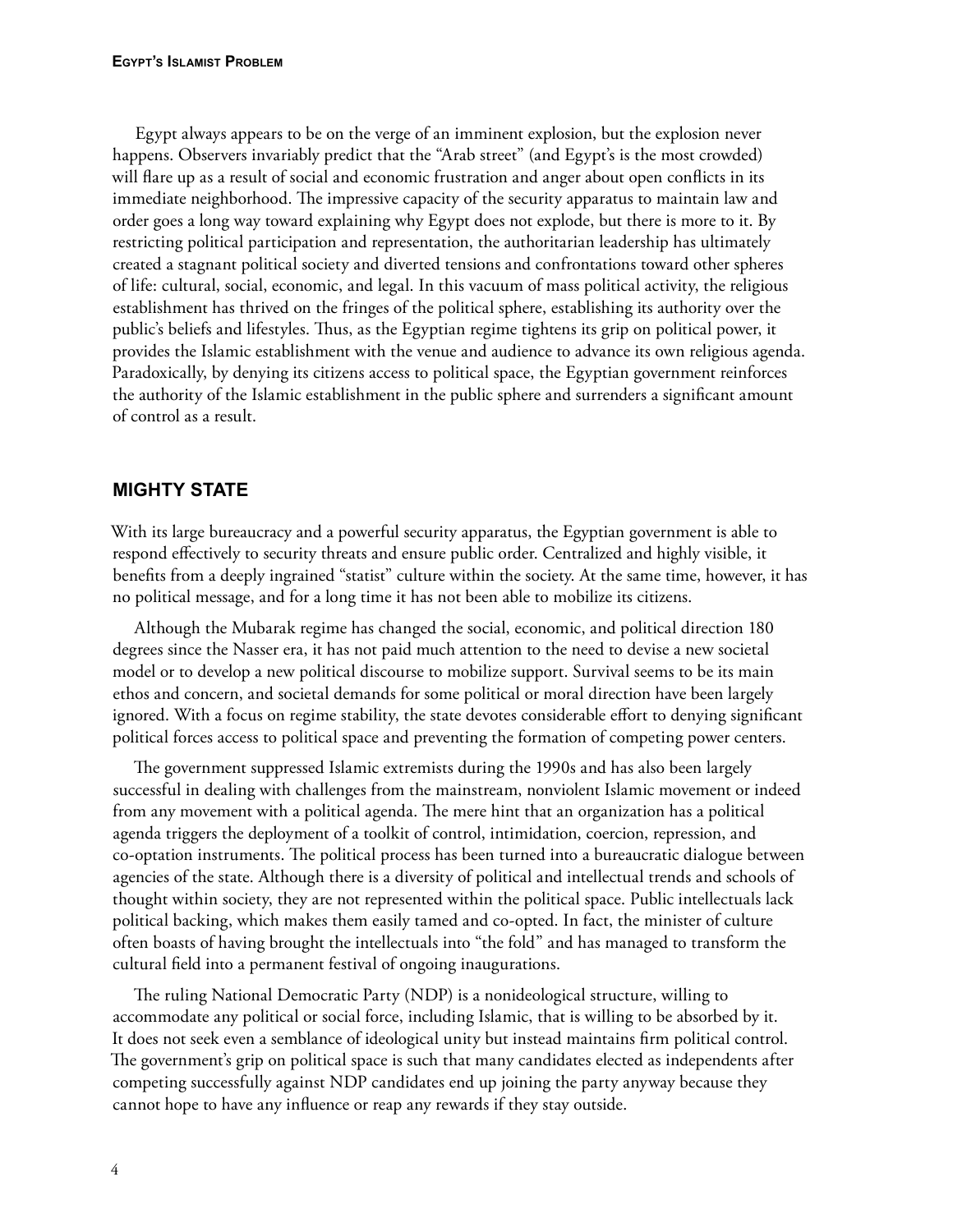Following the semiauthoritarian model, the Egyptian government has the formal political sphere neatly organized and policed, and the society has resigned itself to the idea that issues are not settled politically. Even the religious establishment has accepted the government's restrictions and agreed to keep away from the banned area of politics as defined by the government. This does not mean that the Islamic establishment has no influence, however. Knowing that adopting an open political agenda amounts to waving a red flag in front of a bull, it has opted to concentrate on social and cultural agendas that in reality have profound political implications.

## **RELIGIOUS ESTABLISHMENT**

Formally, the Egyptian government has complete control over the religious establishment. It appoints the heads of all three main Islamic institutions: Al Azhar, Dar el Ifta, and the ministry of religious endowments, which in turn control all other Islamic structures for education, research, dissemination, and *fatwas* (a ruling on a point of Islamic law given by a recognized authority). All three institutions are directly and exclusively accountable to the executive. No other authority can exercise any form of control over them. Al Azhar comes under the authority of the prime minister, and Dar el Ifta falls under the authority of the ministry of religious endowments. However, this power structure does not result in the subordination of the religious establishment to the political authority. The reality of the relationship is a complex combination of interdependence, competition, and muted struggle, in which each side is careful to avoid a showdown.

### **Al Azhar**

The institution of Al Azhar is composed of a mosque, the university, the grand sheikh's offices (*mashiakhat al Azhar*), and a host of specialized centers for research, publication, dissemination, and international relations.

Al Azhar receives its funding from the government but considers itself free to decide how best to use the money, protesting against any interference by the government in its spending, organization, or educational curricula. The institutes of Al Azhar have proliferated across the country over the last decade thanks to generous government and private donations from Saudi Arabia and other Gulf countries. There are now over 6,000 institutes that are lavishly equipped, pay salaries three times higher than those paid by the government, and offer their students attractive scholarships and benefits. The government does not exercise any control over their teaching or finances.

Since 1996 Sheikh Mohammed Sayed Al Tantawi has been at the head, or grand sheikh, of Al Azhar, and he is arguably one of the most important political figures in the Egyptian power structure. The government relies on him to confront the radicals within the institution on religious and theoretical grounds and to develop the arguments to counter their discourse. Tantawi is in charge of managing tensions that arise among religious scholars and leaders, thus allowing the government to protect itself by keeping the conflicts inside the institution. Tensions inside Al Azhar serve as a barometer of the general political climate. During the early 1990s, when the Mubarak regime was pitted in open conflict with the Islamist radicals and engaged in fierce repression of them, Al Azhar was also torn apart by dissension.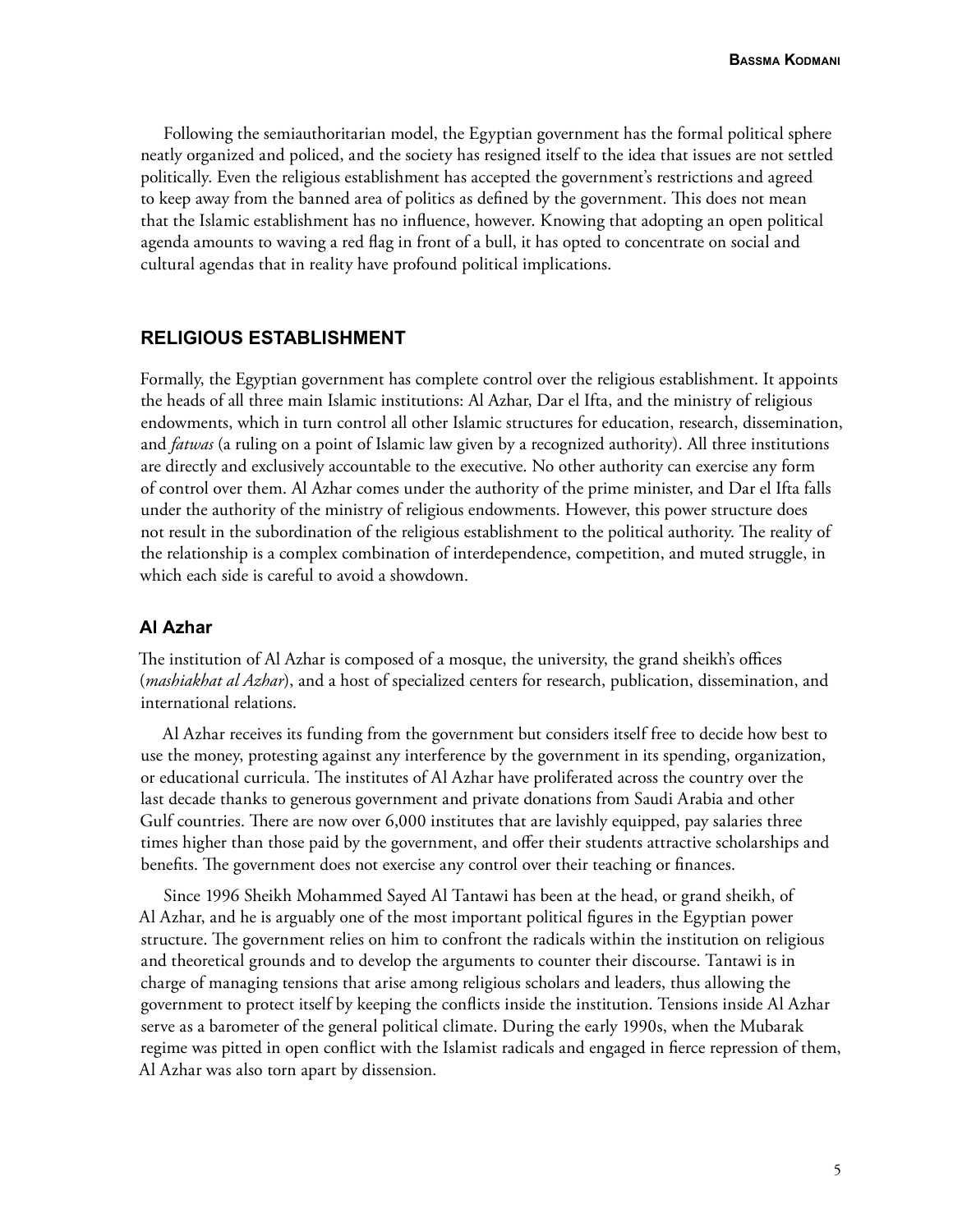The Consortium for Islamic Research (*Majma' al Bohouth al Islamiya*), an integral component of Al Azhar, has had a particularly difficult relationship with Tantawi. The center houses a committee of twelve members that issues *fatwas* on questions of concern at the popular level. Despite Tantawi's attempts to unify the issuing of *fatwas* under one body, namely Dar el Ifta (which he headed in the past), the committee continues to ignore his decisions and issues *fatwas* that often contradict his opinions and those of Dar el Ifta. According to its bylaws—as redefined in the mid-1970s—the Majma' is responsible for monitoring publications on Islam and Islamic tradition, but it has interpreted its mission in a much broader way. In the early 1990s, it started producing reports to condemn certain books and recommend banning them. The center continues to claim that it has a duty to scrutinize any publication or artistic production that affects "Islamic values, moral public order or the security of the state, including the behavior of the ruler." It criticizes Tantawi publicly and has come to form an "Al Azhar within Al Azhar." In effect, the internal conflicts within Al Azhar are becoming difficult to resolve. Further dissension is evident as disputes are increasingly taken to a legal body for arbitration.

# **Dar el Ifta**

Dar el Ifta is formally recognized as the only source of *fatwas,* although this is not the case in practice, as shown earlier. Instead, there is a cacophony of *fatwas* at all levels and even a war between official *fatwas* from the formal institution and so-called civil *fatwas* issued by sheikhs at the community level. For a fee of five Egyptian pounds, anyone can obtain a one-sentence *fatwa* on any issue. There is even a dial-a-*fatwa* hotline service that allows people to obtain *fatwas* over the telephone. Tantawi has sought to contain this phenomenon, and the government has tried to help by signing a protocol in 1998 to reassert his authority over the issuing of all *fatwas*. However, the protocol did not have a lasting impact. The grand mufti (the head of Dar el Ifta) was a former member of the ultraconservative *Gabhat Ulema' el Azhar* (Front of Al Azhar Ulema) and turned out to be less docile and closer to the views of the majority within the religious establishment than Tantawi thought when he picked him for the position. The mufti asserted the primacy of Dar el Ifta over Al Azhar in issuing *fatwas*. He also believed that he had a right to scrutinize the use of income from the religious endowments (*awqaf*) by the ministry. He openly opposed the use of *awqaf* money in what he called risky economic projects, arguing that this money is dedicated to the poor and should not be used by the government. He has denounced with particular vehemence the investment of the *awqaf* revenue in the Toshka project, a particularly controversial desert irrigation project. President Hosni Mubarak launched this mega-enterprise as the signature project of his time in office, but it has had very disappointing results that revealed hasty preparation by dubious experts.

# **Ministry of Religious Endowments**

The minister of religious endowments is a member of the cabinet, and his role is considered to be as important as that of the ministers of interior and information. The ministry administers the funds of all religious endowments, both Christian and Muslim. It is in charge of controlling mosques and preventing infiltration by radical preachers. The ministry is in a permanent struggle to regain control of the over 150,000 mosques that exist across Egypt, and it receives ample government funding to do so. However, the proliferation of unauthorized preachers and unlicensed mosques is simply uncontrollable.2 The government lacks the financial means to pay all preachers and, more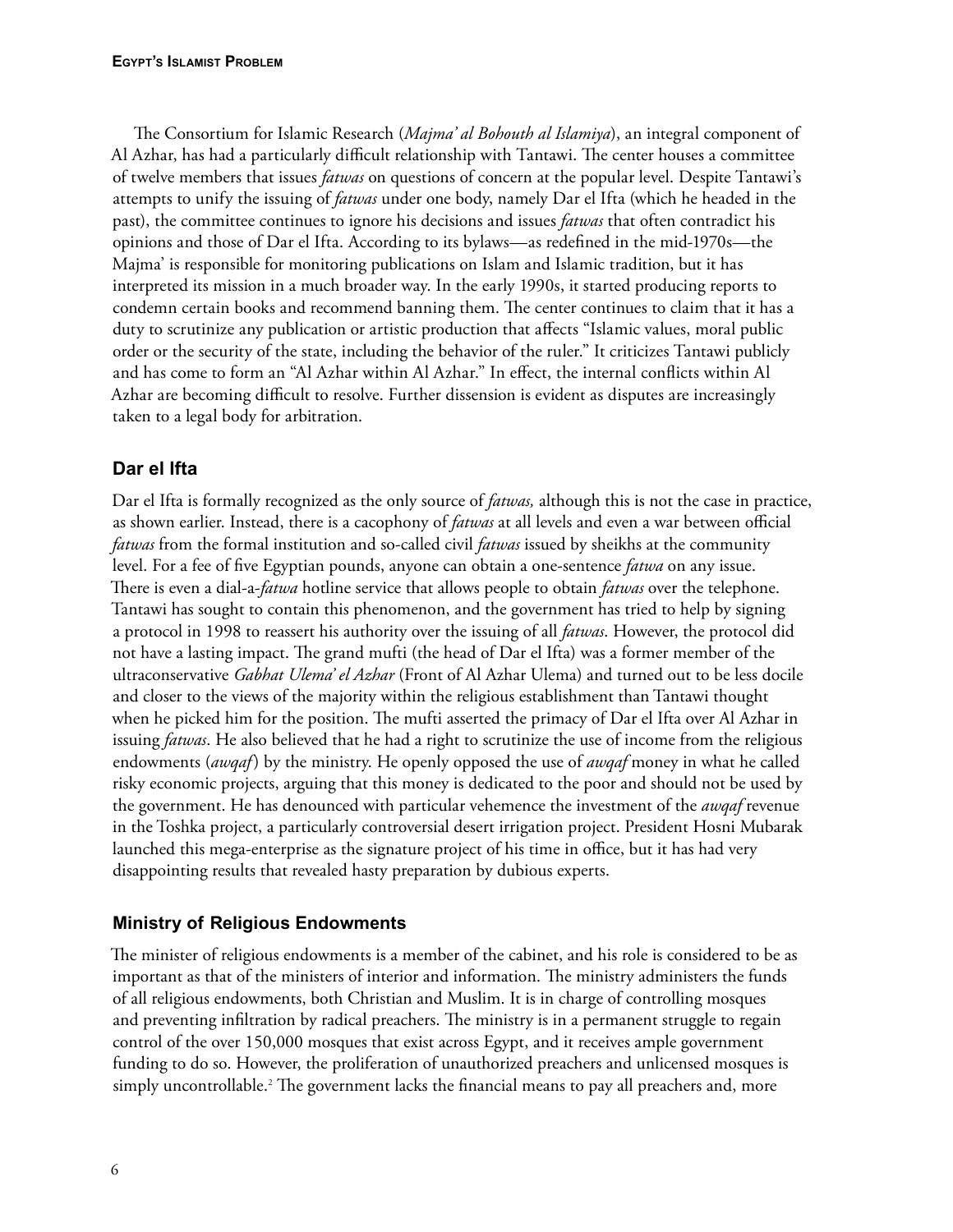important, is unable to provide the needed number of preachers trained in official institutions, primarily Al Azhar, to staff the mosques. Integrating all preaching activities into the sphere of the state is a Sisyphean task. Nongovernmental organizations (NGOs) and private mosques continue to offer an alternative religious space, and the distinction between official and private mosques is blurred because many preachers constantly move between the two. For all its power, the Egyptian government is unable to control the religious establishment.

## **The Religious Establishment and the Muslim Brotherhood**

As a major power center whose influence is equal to and at times exceeds that of the government, the religious establishment is naturally targeted by various forces seeking to infiltrate its different branches and turn them into their own institutional vehicles. Chief among such forces is the Muslim Brotherhood movement founded in the 1920s as a grassroots political movement, whose members maintain a complex web of relations with religious clerics.

A de facto alliance has developed between the Muslim Brotherhood and Al Azhar clerics because both want to preserve the autonomy of the institution vis-à-vis the state. The Brotherhood complains about the politicization of Al Azhar, believing it to be used by the government to provide the blessing the government needs for its policies. They demand its depoliticization, by which they do not mean that Al Azhar should not weigh in on issues of policy, but rather that the government should not manipulate the institution. On other issues, however, Al Azhar and the Muslim Brotherhood diverge sharply. The ultraconservative clerics of Al Azhar are not allied with the more radical groups who advocated violence in the 1990s. In fact, the extremists among the politicized groups are staunchly opposed to the institution of Al Azhar and have openly clashed with its representatives, including by kidnapping and murdering one of its sheikhs in 1987.

However, many clerics are Muslim Brothers and through them the Brotherhood occasionally manages to gain the upper hand in one or another office, until the head of the institution, backed by the government, intervenes to crush its influence. One of the institutions where these informal but powerful connections between clerics and the Muslim Brotherhood exist is the *Gabhat Ulema' el Azhar* (Front of Al Azhar Ulema). The Front is not institutionally part of Al Azhar, but it is an NGO established in 1946 to look after the social interests of Azhari clerics and their families. In the last decade, it has become the most active and conflict-prone body within the constellation of religious institutions. Under the leadership of Sheikh Jad el Haq, the grand sheikh of Al Azhar at the time, the organization increased its membership fivefold during the early 1990s, and it started issuing *fatwas* to confront secular thinking and preserve Islamic values.<sup>3</sup>

As soon as Tantawi came to Al Azhar, he clashed with the sheikhs of the Front when he agreed to enforce the government's decision to take control of the mosques and license every preacher. Many of the Front's *Ulema* (clerics) were opposed to state licensing because they were members of the Muslim Brothers, stood little chance of being granted a license by the ministry of religious endowments, and thus would lose their hold on important mosques around the country. The Front was also suspected of being a façade for the Muslim Brotherhood and of sharing its goal of undermining Tantawi's authority. The Front was critical of Tantawi's autocratic practices and argued that Al Azhar should revert to its tradition of consultative decision making in order to restore its credibility. In response, Tantawi dismissed the Front's board and appointed a new one composed of *Ulema* loyal to him.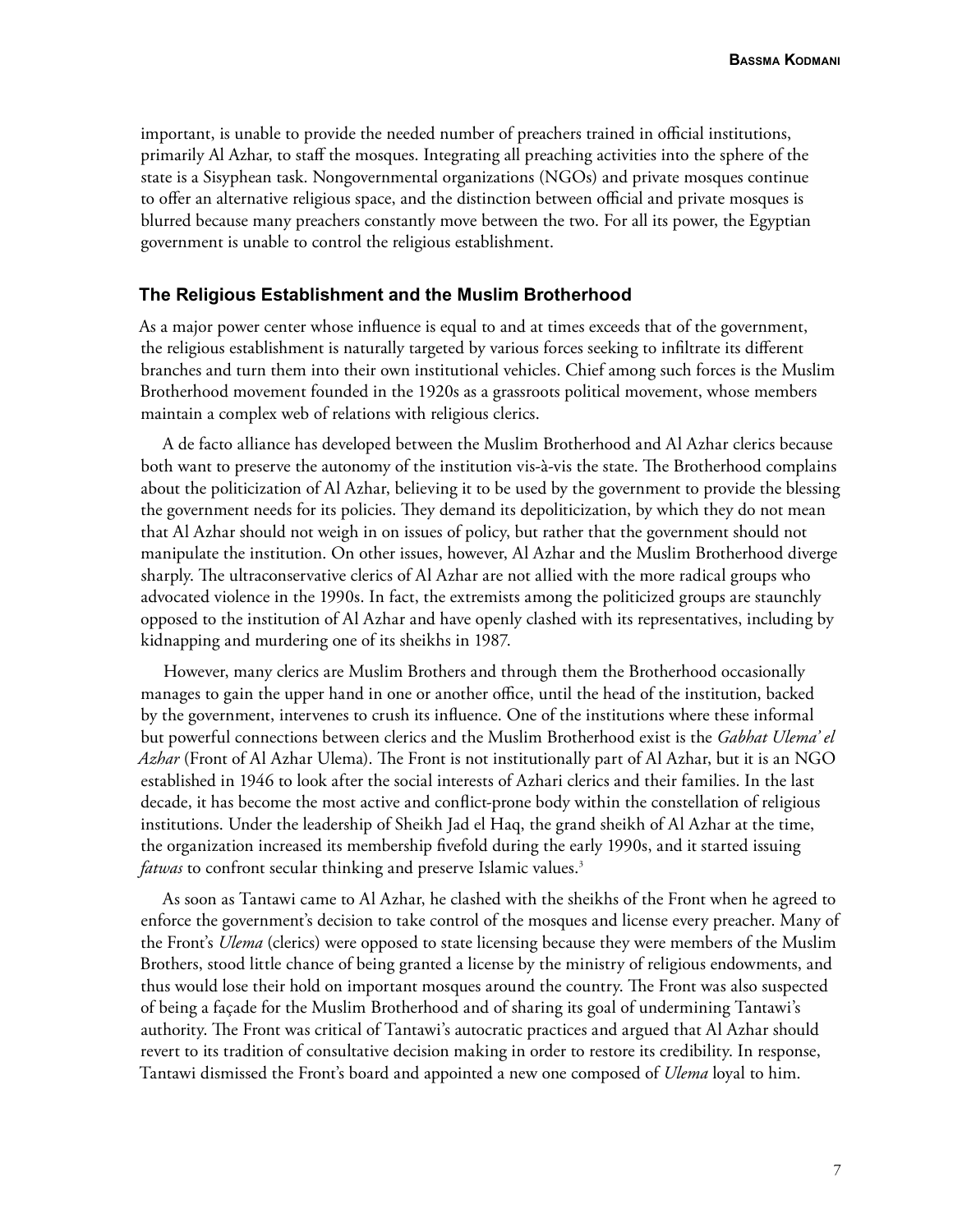# **POLITICAL CHOREOGRAPHY**

The relationship between the mighty Egyptian state and the contentious religious establishment remains an unresolved issue marked by constant tension. The political choreography of this relationship has profound consequences for the country.

## **Reform of the Islamic Establishment**

In 1895, the government introduced institutional control over Al Azhar by creating a governing board that was not controlled by the grand sheikh and included nonreligious members, usually government representatives. A 1911 law forbid personnel of Al Azhar from participating in politics, including being a member of a political party. Sanctions associated with this law included disciplinary measures and even expulsion from the institution.

The next set of reforms was introduced by President Gamal Abdel Nasser after the 1952 Free Officers' coup. Nasser's main objective was to bring the religious establishment under the control of the government. However, he also faced a problem with the Muslim Brotherhood and at times chose to accommodate the *Ulema* as a way to take the sting out of the Brotherhood's criticism that his socialist government was opposed to Islam—a strategy the Egyptian government still uses today.

In the early days of the 1952 revolutionary coup, many of the Free Officers had good ties with the Muslim Brothers, who expressed support for the new regime as soon as it had overthrown the monarchy. As a result, some were offered positions in Nasser's first government. While turning down the government posts, the Muslim Brothers nevertheless tried to maintain good relations with the Nasser regime and to convince it to consult with them to ensure that all decisions were in conformity with Islam. Nasser refused, tried to befriend the *Ulema* instead, but also continued to strengthen state control over religious institutions.

His first move in 1955 was to abolish the autonomous *Sharia* courts and unify the judicial system. He also ordered that all mosques and religious charity (*zakat*) should be put under the control of the new ministry of religious endowments.

A 1961 law introduced still more sweeping reforms: The grand sheikh of Al Azhar was to be appointed by the president and no longer elected by his peers. In addition, science, mathematics, and social sciences were introduced in the teaching curricula of Al Azhar, signaling clearly that knowledge of Quran and *Sharia* were insufficient tools for dealing with the challenges of modern life. Due to his charisma and the attraction of his political ideology, Nasser was able to imbue religion with Arab nationalism and to present himself as the defender of the state and the faith. As a result, the sheikhs fell in line with the new order and provided the moral justification for socialism. The sheikhs were in no position to challenge Nasser's credibility with the Egyptian public, which helped further ensconce the religious establishment in the bureaucracy.

After the 1967 Egyptian defeat in the war against Israel, however, Nasser needed to mobilize public opinion in preparation for a new war and sought the help of the religious establishment. The relationship between political and religious authorities took a strategic turn as a consequence. The symbolic turning point was a historic public prayer by Sheikh Sha'rawi, the most popular religious leader to date, following Nasser's announcement of the defeat. He "thanked God for a traumatizing defeat that served to awaken the nation from its engagement on the wrong path, by having left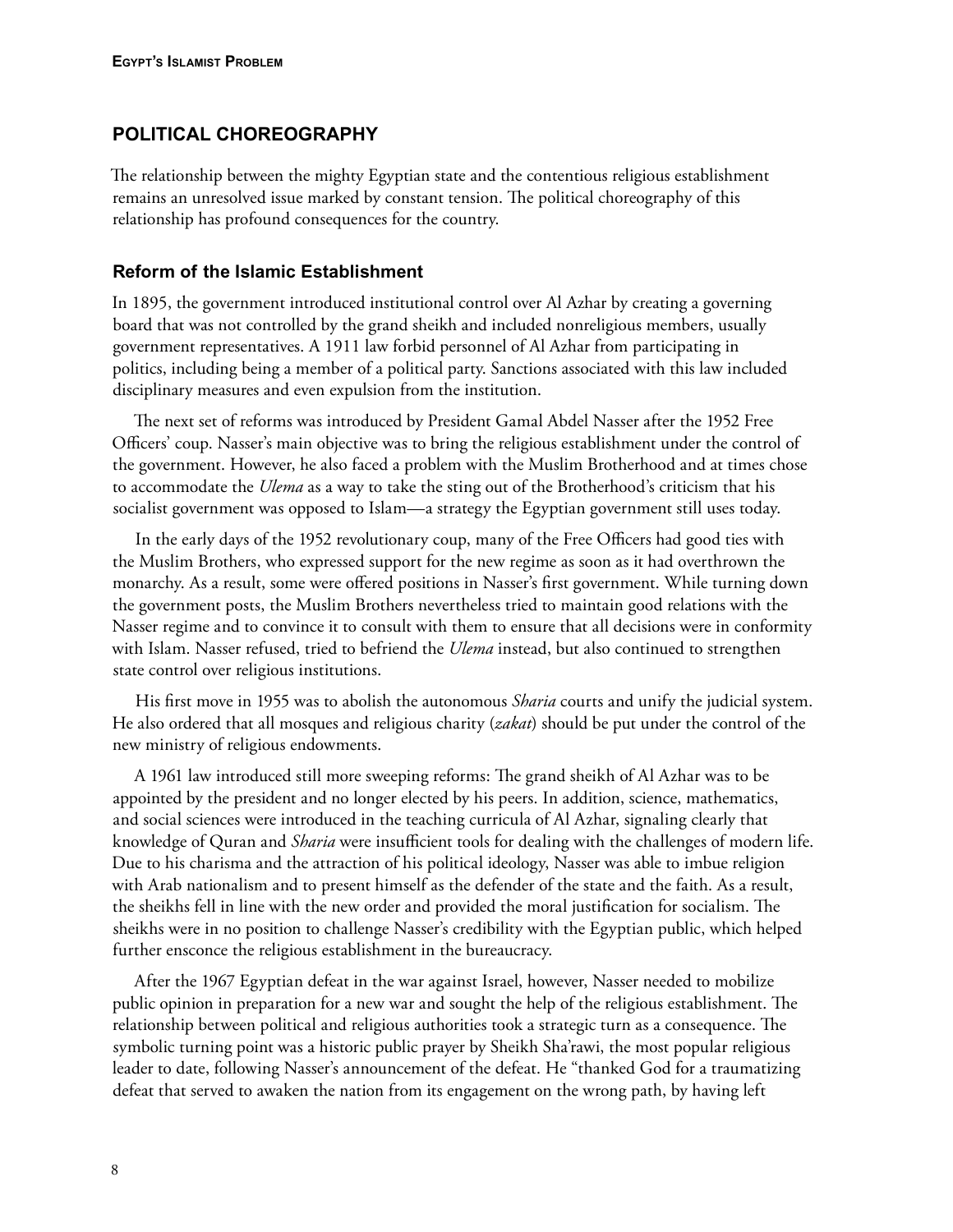religion aside." From this point on, the influence of the religious establishment started increasing, and the trend continues today. The government started to use religion for the national struggle, thinking it could control it. Nasser put Sheikh Sha'rawi in charge of *dawa* (preaching) within the national party, knowing Sha'rawi could mobilize millions. (Indeed, even today, more than seven years after his death, he remains a venerated sheikh and one of the most popular public figures in Egypt.) Sha'rawi's high profile soon became problematic, however, and Nasser sought to curtail his influence.

After Nasser's death in 1970, President Anwar Sadat again turned to the religious establishment. Personally religious and also keen to distance himself from Nasser, Sadat made the religious establishment into a major player on the political scene, entrusting it with formulating an ideology to destroy the appeal of Nasserism and to mobilize the population for the next battle against Israel. He appointed Sha'rawi minister of religious endowments and gave the grand sheikh of Al Azhar the title of deputy prime minister.

During the 1970s, however, the religious establishment realized that as a result of the close association with Sadat, it was losing its legitimacy in the eyes of society as a whole. This realization started Al Azhar's journey toward independence and its strategy to take control of public space and social order away from government. Grand Sheikh of Al Azhar Abdel Halim Mahmud took his political role very seriously. He praised the military's achievements in the 1973 war against Israel calling it a gift from God, a victory secured through *jihad*. Within a few years, the *Ulema* had succeeded in appropriating the struggle against Israel, presenting it as a battle between the faithful and the atheists.

Sadat was assassinated in 1981 by the most radical elements within the very Islamic movement he had actively nurtured a decade earlier to counter the Nasserite leftist and nationalist legacy. He had played the sorcerer's apprentice and paid with his life. Sadat's death was followed by an uprising in Upper Egypt led by the radical Islamists from the Gama'at Islamiya. The state retaliated forcefully since it was a matter of life or death, even arresting militants hiding in mosques. Fearing accusations that it was violating mosques and suppressing religion, the new government of President Hosni Mubarak accompanied the wave of repression against radical Islamists with a campaign to build more mosques.

## **Growing Influence of the Religious Establishment under Mubarak**

Since 1981 the Mubarak regime has successfully pursued a policy of keeping under its control institutions that might prove a threat to its authority. It has controlled the press through chief editors who remain in the same position for decades and exercise a level of censorship some describe as unprecedented in Egypt. All other institutions, such as labor unions and universities, have also been controlled by a stable leadership that prevents challenges to the status quo. As the strategy has become gradually institutionalized and effectively internalized by society, open confrontation has been reduced to a minimum.

Mubarak's government has followed the same strategy in dealing with the religious establishment. The grand sheikh is expected to keep it under control and does so very effectively, knowing that if he helps the government maintain a monopoly over the political sphere, he will be rewarded by being granted a monopoly over the religious sphere. For example, when Al Azhar faces competition from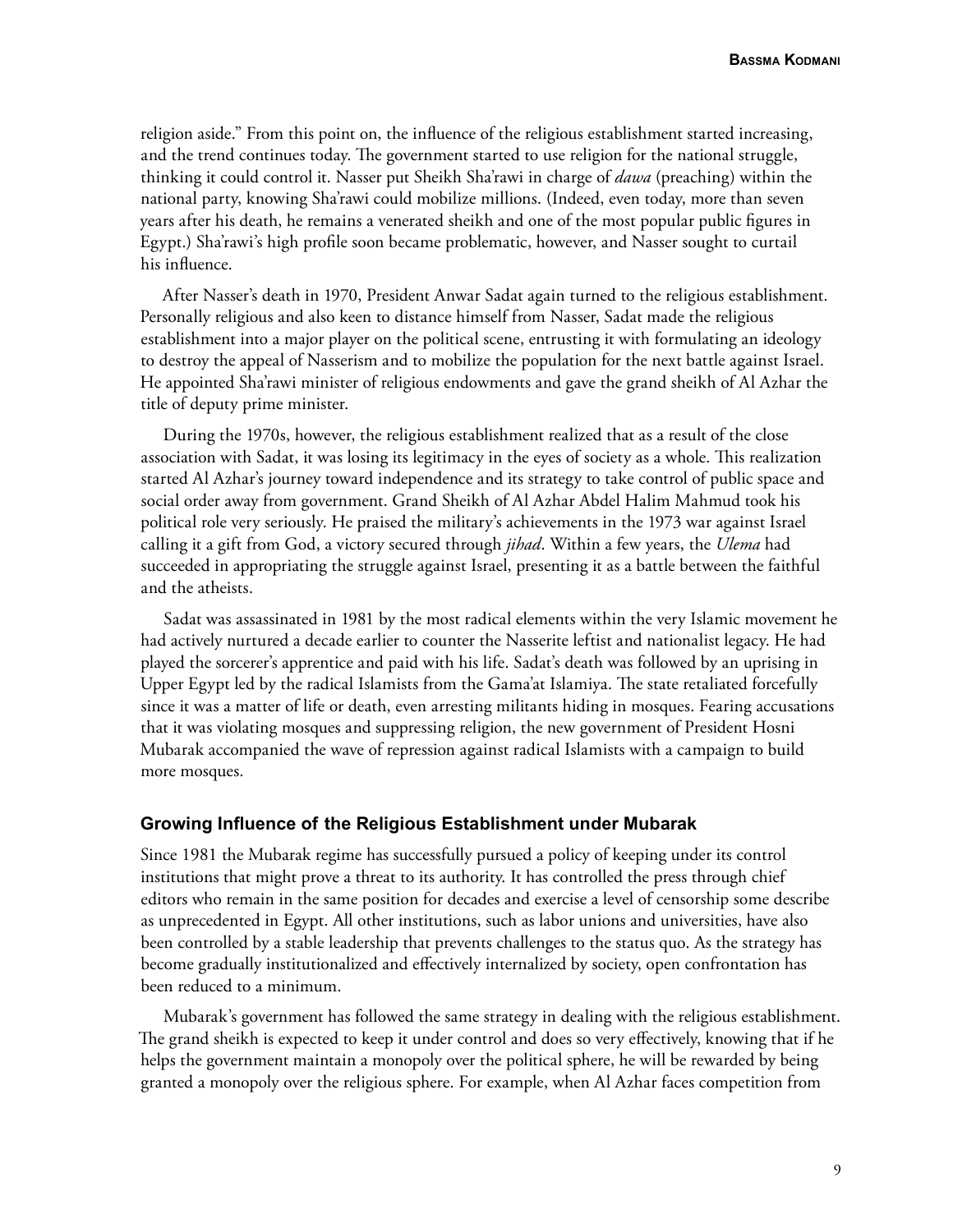graduates of non-Azhari faculties (which are known to provide better quality education), it seeks the support of the government to help reestablish its monopoly over the interpretation of religious texts and the training of preachers.

But the religious establishment has gone even further in its relationship with Mubarak. It has taken advantage of the government's fear of radical Islamists to expand its sphere of influence. In exchange for fighting the influence of radical Islamists, mainstream religious institutions have demanded increased autonomy in the fields of education, preaching, and the media—all fields that do not challenge political authority directly but nevertheless increase the power of religious authority.

No issue is more revealing of the shifting terms of the government's relationship with the religious establishment over the last few years than the issue of *zakat.* This form of charity—mandatory for a good Muslim—represents between 17 and 20 billion Egyptian pounds annually (approximately \$2.7 and \$3.2 billion), and is collected by over twenty different institutions, including NGOs, mosques, hospitals, Islamic banks, and more than 5,000 *zakat* committees affiliated with mosques.<sup>4</sup> No single authority exercises oversight on the process of collection or distribution.5 Historically, *zakat* was always left to the religious establishment to manage as a voluntary contribution from the faithful.

In the aftermath of the September 11, 2001, attacks on the United States, the Egyptian government was emboldened by the international suspicions about Islamic charitable networks and attempted to bring this precious money under its control and use it to cover the deficit in the social security budget, which amounted to some \$2 billion in 2001. A draft law was prepared by the ministry of finance, but it was never submitted to parliament because of the uproar from all of the religious institutions.

The grand sheikh himself openly defied the government, arguing bluntly that the people did not trust the government as they trusted religious institutions and would probably evade paying the *zakat* as they do taxes. The strong negative reaction convinced the government, which apparently had seen no problem in taking a step that affected the image of Egypt as a modern state combating religion's intrusion into politics, to withdraw the bill. In fact, the government even denied having ever prepared one. A few weeks later, the religious establishment launched a counterattack, asking for a reform of religious endowments, criticizing their management by the *awqaf* ministry and calling for a return of the *awqaf* funds to the control of civil society organizations, as was the case before Nasser came to power.

# **Vital Interests versus Secondary Issues**

The dynamics of the relationship between the government and the religious establishment with its mixture of confrontation and accommodation are best understood against the background of what the government considers to be its vital interests and what it dismisses as secondary issues. The government will do everything to protect its vital interests but is willing to allow the religious establishment to take control over issues it considers to be of secondary importance.

The government's definition of what constitutes its vital interests includes its physical security and its image in the eyes of foreign allies and international financial institutions, on whose goodwill much of Egypt's economic development and financial survival depend. When these interests are threatened the government does not hesitate to intervene.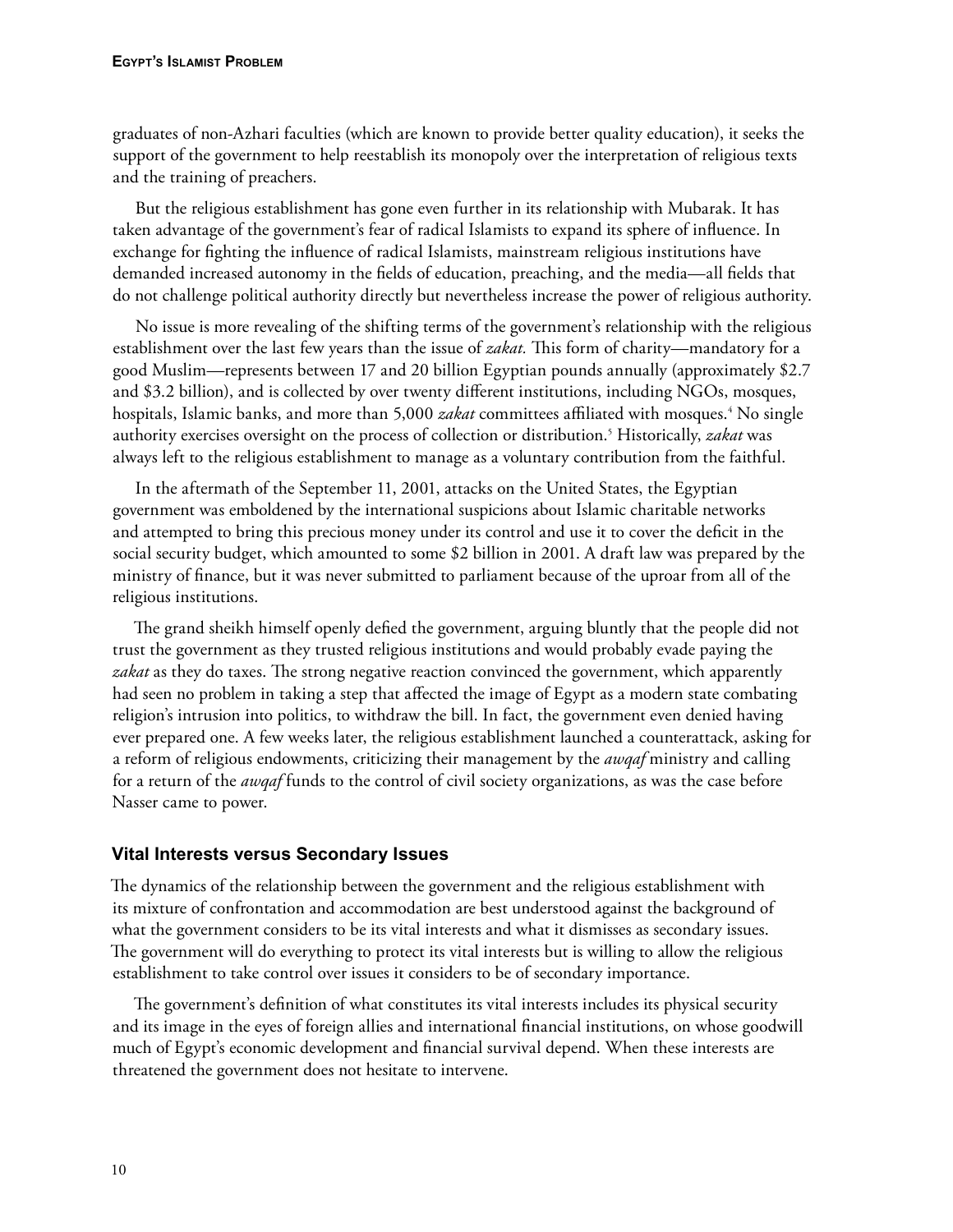Sources of threat are the Islamist extremists on one hand, and the young crowds that can fill the streets with any political demand on the other hand. Individuals who are identified as agitators capable of mobilizing crowds are closely watched and harshly treated even when they have no Islamist affiliation.

The government also fears sheikhs who develop a popular following and are able to mobilize crowds. The implicit rule is that the government allows the influence of the sheikhs in the public sphere as a way to keep the streets quiet. In Spring 2001, *Al Shaab* (an opposition newspaper and mouthpiece of the Muslim Brotherhood movement) triggered a controversy over a book it considered an insult to the Quran and Islam. Students of Al Azhar University took to the streets in a massive demonstration. The government accused Al Azhar of allowing or even encouraging the demonstration, concluding that the religious establishment had overstepped its bounds and breached the implicit agreement with the state. The newspaper was closed down and the president of Al Azhar University, who was also the head of the *Sharia* commission in the National Democratic Party, was dismissed from this latter position. The issue was not whether or not he was a Muslim Brother; his crime was that he had allowed the use of religion to mobilize crowds and had thus crossed the line of acceptable influence.

The government defends with equal determination its economic interests and does not hesitate to intervene when it sees a threat. In 1989, a conflict erupted between the grand mufti of Dar el Ifta (Tantawi at that time) and the grand sheikh of Al Azhar over whether the payment of interest on bank deposits was legitimate under Islamic law. It is widely accepted in the Muslim world that Islam bans usury (*riba*) and that interest rates are a form of usury. For this reason, the wide network of Islamic banks do not pay interest rates per se and instead offer some form of share in profits from investments. These banks proliferated as oil money increased and religious revival spread across the Muslim world.

 Mufti Tantawi stated that the payment of interest rates on bank deposits is acceptable, but a large majority of *Ulema*, led by the grand sheikh of Al Azhar, rejected this position. The controversy came at a critical moment for the government, as it was implementing an International Monetary Fund structural adjustment program that required an increase in interest rates to encourage savings. The government was not able to settle the dispute by taking a firm stand in favor of interest rates. As a consequence, Egyptians lived through a decade of a banking system with no clear rules, which was extensively used by bankers and businessmen to develop a pseudo-Islamic banking system. Islamic banks coexisted side by side with regular banks. Sometimes banks that conducted interest-based transactions also had Islamic branches, creating embarrassing inconsistencies and widespread profiteering by those who controlled the sector.

In this battle, banks and investment firms appointed religious scholars (*fuqaha*) to reassure their clients that their practices conformed to Islamic principles, paying them regular salaries (usually proportionate to their degree of popularity, which determined their ability to attract funds). The government joined the fray by pressuring Tantawi to issue a *fatwa* declaring that interest-paying government bonds were in conformity with Islam. The *fuqaha* advisors and the bank owners saw their interests threatened and sought to pressure Tantawi not to issue his *fatwa*. The government, however, was adamant and the *fatwa* was issued, drawing public criticism of Tantawi by many religious institutions and managers of the Islamic financial system.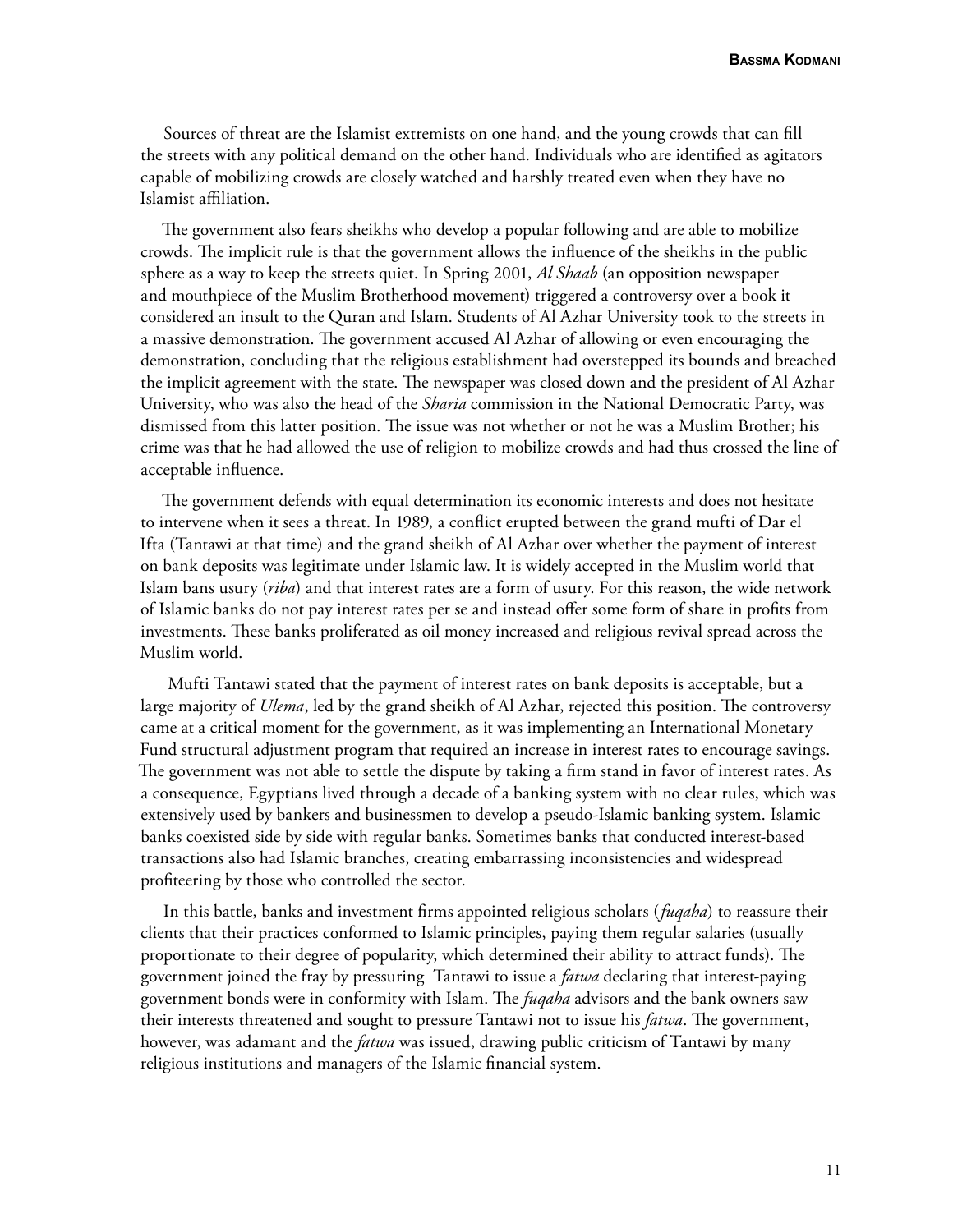Finally, in December 2002, Tantawi was able to secure a majority vote from the Majma' El Bohouth Al Islamiya (the Consortium for Islamic Research) asserting the conformity of interest rates with Islam. Although he was not required to put such a decision to the vote, Tantawi did because he felt he could not decide to issue such a *fatwa* on his own. He anticipated strong reactions, and indeed numerous Islamic institutions across the world criticized Al Azhar for having broken ranks on an issue on which there has been unanimous agreement across the Muslim world for more than 150 years.

Another issue of vital interest in which the state intervenes is the filling of official positions directly linked to its power. Other less critical positions it leaves open to free vote. Until the mid-1990s, elections were held for deans of faculties, village *'omdah* (community leaders who serve as mayors), and heads of many professional associations, but when the government began seeing that Islamists were winning elections for such posts it introduced restrictions to control the results. Deans of university faculties are now appointed, and when elections are held, even elections within professional associations, the state exerts its full capacity of surveillance and interference to influence the outcome.

However, on secondary issues such as women's rights, culture, freedom of thought, and most social issues, the state relinquishes control to the religious establishment, without concern about the impact on Egypt's identity as a modern state. In fact, the government is all the more willing to give in on cultural issues because it is unsuccessful in addressing economic and social problems. Concessions in the cultural realm are highly visible, least costly for the government, and most valued by the religious establishment and Islamic activists.

These secondary issues are areas in which the deep malaise is most clearly reflected, precisely because they are among the few that the government has not sought to control. The heated debates over cultural and social issues reveal the deep divisions over unresolved fundamental questions: What kind of society is Egypt striving to build? How do Egyptians relate to one another and the world? Should Egyptians define their own modernity, or relate to Western modernity and adopt its basic values? Clifford Geertz described a similar malaise in Indonesia this way: "How open, how borderless, how transnational an economy does society really want? How 'global', how 'developed'; how 'market rational' can we be, should we be, dare we be?"<sup>6</sup>

# **RAMIFICATIONS**

The government's willingness to allow the religious establishment to exert its control over issues it considers to be of secondary importance has had profound repercussions for the country. A conservative interpretation of Islam permeates Egyptian society to an extent that appeared unthinkable twenty years ago. The influence of the religious establishment is like a thread that runs through all Egyptian government and social institutions.

# **Religious Capture of the Public Sphere**

Historically, Muslim societies, although not democratic in the Western sense of the word, had a public sphere or arena in which the ruler, various elites, and social groups negotiated and confronted one another continually about the definition of the common good and the legitimacy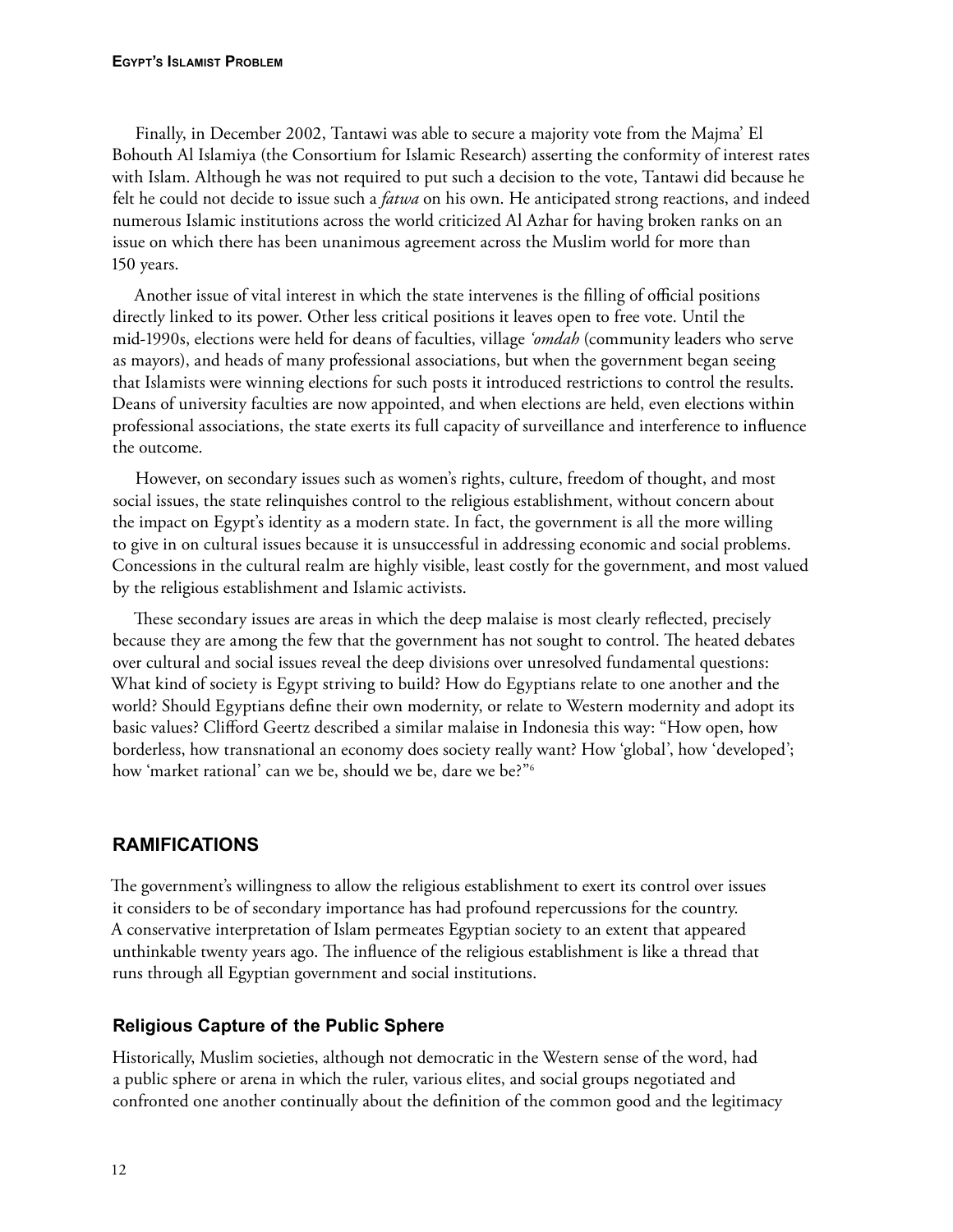and accountability of authority, challenging existing hegemonies.7 This remained true as long as the Muslim world was under the caliphate regime, which came to an end in 1924. Although this negotiation process took place within the framework of *Sharia*, a vibrant civil society crystallized as a result of the interaction among the *Ulema,* the law, the rulers, and various sectors of society.

The modern Egyptian state gradually acquired administrative and financial control over the religious establishment. In the last two decades, however, the religious establishment has regained its autonomy, and its moral authority often appears to surpass the authority of political rulers. It has become the arbiter on many issues with political implications, while continuing to appear to play outside the political arena. The state is finding itself forced to seek religious approval and support and pays the price by making new concessions to the establishment. The idea that secularization was a historical mistake has managed to work its way into people's minds because the political authorities neither appear able to formulate a vision for the society nor able to stand for specific values or principles.

In Egypt today the relationship between political and religious authorities looks neither like a return to what it was in the traditional Muslim state nor like what it should be in a modern secular state. The religious authorities now have unprecedented power, and they have come to control a most influential social machinery, similar in many respects to that established by the *Shia* clergy of Iran. Although in Egypt the government does not initiate this Islamization process nor does it seek to institutionalize it through laws, its benign neglect toward—and at times complicity in—this process allows the religious establishment to assert its moral legitimacy and deploy its strategy.

The religious establishment is in a unique position to impose its beliefs and value system thanks to its control over key institutions of socialization and tools of dissemination, including mosques, schools, radio and television, and publishing houses. Control over audio-visual media is critical, because they are used as a tool to reach people's senses, create myths and symbols, and nourish a common memory and history of the community, rather than to disseminate information. $^{\text{s}}$  In addition to indoctrination, the religious establishment also uses coercive methods through the use of agents that constitute a "thought police," as discussed below.

The ideas disseminated by the Egyptian religious establishment have gradually evolved into a frame of reference that dominates the society and even reaches out to the Islamic *Umma* (Islamic community) beyond its national borders. The religious institutions constantly comment on the issue of the day, from the most trivial to the most serious: peace with Israel, suicide bombings and martyrdom, transplant of human organs, smoking in public, men and women shaking hands, the wearing of wigs, and so on. Thus society lives with the idea that Islam has answers for every aspect of life and can offer a viable framework for social order. Some sheikhs speak out on political issues (although they focus on foreign rather than domestic issues). But the ultimate objective is control over the social order. They seek to exploit resentment toward the West or Israel by criticizing the peace agenda or dependence on U.S. aid, which in turn increases their credibility among the faithful, allowing them to advise more forcefully on social matters such as birth control, female circumcision, marriage, divorce, and the veil. A modern secular state would feel deeply threatened by such a strategy. Turkey, for example, reacts strongly against much lesser interference in public matters by the religious authorities. The Egyptian state, however, does not try to defend a particular value system. Its main concern is survival, and to ensure that it is willing to cede large portions of the terrain that should have constituted its power base as a secular state.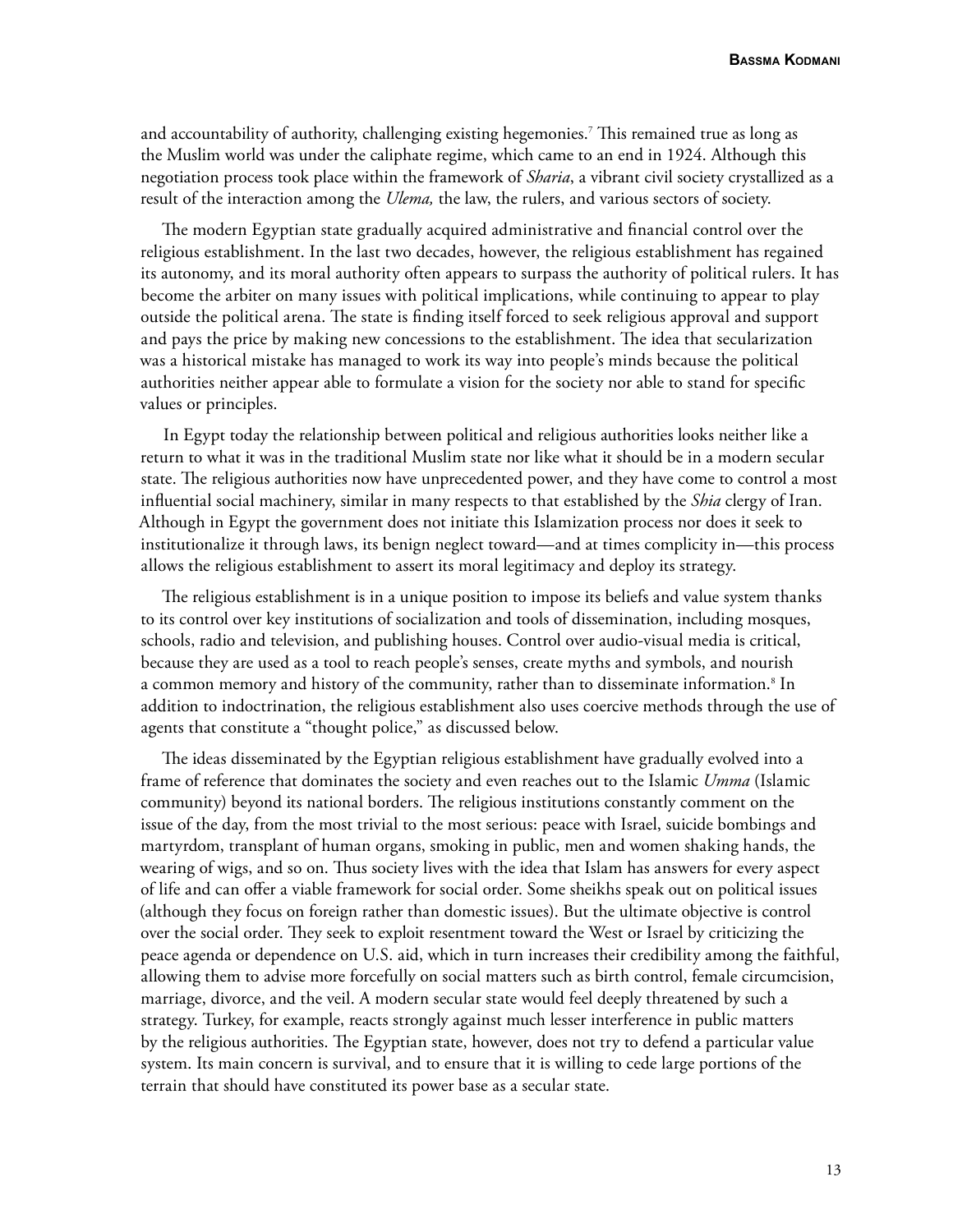To close the political space for the Islamists it sees as a threat, the government has paid a price far higher than it would have by allowing them formal political existence. It has given in to the clerics' demand not to allow Marxists on television because they question the absoluteness of Islam. It has become reluctant to publish the thoughts of anti-Islamist or secular scholars, and it is overly sensitive to the emergence of an enlightened discussion of religion. Forbidden areas have multiplied, including debates on history, political thought, philosophy, social practices and their foundations, even science and knowledge in general. Intellectuals and experts from a wide range of fields are systematically slandered, and as a consequence they increasingly withdraw from broad areas of debate and refrain from expressing their opinions on matters of concern to society.<sup>9</sup>

Closing the door to political participation encouraged the emergence of a booming new market of ideas in which cultural products imported from abroad (particularly from Saudi Arabia) and from the distant past hold sway. Books of famous *fuqaha* dating back to the fourteenth century are now bestsellers; the film industry, largely funded by oil money, propagates conservative social ideals; and returning migrant workers from the Gulf seek to reproduce the model of society they experienced there.

Absolutist positions, reductionism, and the claim of a monopoly over truth and morality are born from the absence of political competition and negotiations. Identities and values create segregated camps, leading to the belief that nothing is negotiable. Identities become dangerous when they are static and serve only to assert differences. Values are inevitably intransigent when they are not mediated and negotiated.

In the new climate prevailing in Egypt, issues are no longer debated in terms of choices between alternative solutions with advantages and disadvantages, costs and benefits. The only question has become whether something is *halal* or *haram*, permissible or forbidden, as if religion takes precedence over life itself. The religious establishment appears to assume that Egyptians are lost in the dark and should trust religious authorities to guide them through darkness instead of seeking to understand and judge reality for themselves.

For the religious establishment, cultural authenticity has become the ultimate symbol of sovereignty, in the same way that development of heavy industry was the symbol of progress and independence for Nasser's Egypt. As in Iran and other Muslim countries, the cultural field is where the fiercest battles are being waged. And in the words of a prominent sheikh from Al Azhar, it is clear where they believe the threat is coming from: "There was a long-standing American plan to target Islam but it was postponed until the end of communism. Since the downfall of communism, the West declared officially that Islam was the alternative enemy and Egypt is the first target because it is home to Al Azhar, the greatest symbol of Islam. The plan now is to secularize Al Azhar."10

In the grand mufti's more radical terms, the religious establishment is responsible for protecting people's minds from intellectual poisons just as the ministry of health protects their stomachs by punishing those who circulate poisonous food. It is also responsible for controlling exchanges with other cultures by erecting an intellectual customs service to search minds for any smuggled culture.

Egypt is now subjected to multiple layers of censorship. As in the past, there is the state censorship over political matters, exercised by the ministry of interior with its security apparatus and by the ministry of information. There is now also the religious censorship from Al Azhar, and, even more insidiously, there is often a moral censorship exerted by society itself on cultural products,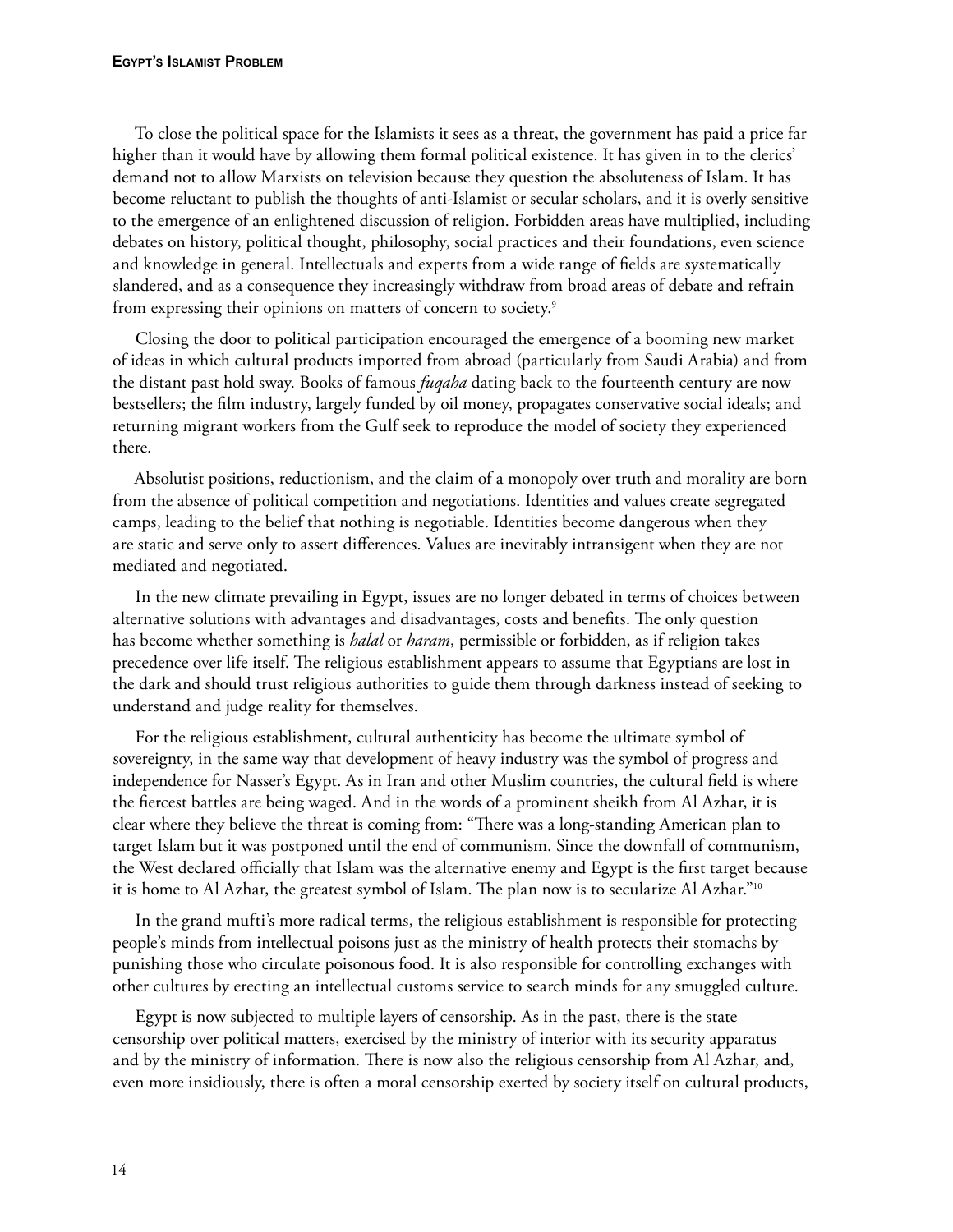the media, women's dress code, and sexuality. Minds are increasingly imprisoned. Free thinking becomes an act of courage that one cannot expect from ordinary citizens.

Wearing the veil is an issue of daily debate and is presented as an achievement for women who willingly choose to wear it. Women are often forced to wear the veil by their social milieu or future husbands; many women make the choice voluntarily and enthusiastically after attending a few lessons on Islam from a charismatic male or female preacher. Such preachers have turned women's virtue into a banner to defend the dignity of society as a whole. New laws that protect women's rights, such as the law allowing women to initiate a divorce and the campaigns against female circumcision, are met with accusations of selling off society's collective honor and values to the West. The protection of women's virtue, it seems, is expected to make up for what is seen as the government's inability to protect the nation's sovereignty and dignity. This is not exclusive to Egypt as a Muslim society. In the late 1940s after the end of World War II and the liberation of France, Arletty, a famous French actress was accused of what was known as "horizontal collaboration," namely, having slept with "les Boches" (the Germans), to which Arletty replied, "Well, you guys shouldn't have let them in!" If male soldiers and the government of France had been incapable of defending the nation against occupation, they had no right, Arletty argued, to try to make up for it by blaming the women for having surrendered their virtue. In Egypt as in most of the Arab world, this connection between the sensitivity toward foreign penetration and the inflated values of shame and decency, particularly around women's virtue, is a semiconscious but powerful one.

Defying the religious establishment brings censorship and punishment, whereas joining the mainstream Islamic network brings many rewards, because it entails much more than a mere political affiliation. A person joining the Islamic network steps into a world in which he is adopted, protected, and even procured a spouse. Thus a new identity is shaped by a network of social organizations with their specific ways of thinking, language, and references, and it becomes a new way of life. Members find a friendly environment as well as the opportunity to champion a "real cause" that procures self-esteem and emotional compensations for the frustrations borne outside.<sup>11</sup> Specialists of communism have described similar processes within communist parties across Western Europe in the 1950s and 1960s.

Implicit in this hegemonic discourse with such powerful means of dissemination is the exclusion or depreciation of other beliefs. Muslims joining the network are taught that they are morally superior and that they should be suspicious of the outside. For the *Umma*, the outside is the West; for the faithful who go to the mosque, it can easily become a Christian neighbor and Christian churches. This situation pushes Christians, but also secularists, leftists, and liberals, to seek refuge in their own camp and to cultivate their differences as their main way of existing. Because of the closure of political space and deafness on the part of the government, there is no incentive to act, join forces, or build alliances on any issue. The warmth that the religious community provides to the followers is built on the coldness nurtured against other groups within the same society.

### **Religious Lobby within Government Institutions**

How has the religious establishment come to exercise such enormous influence on the Egyptian state and society? After all, Egypt is not Iran, where clerics rule the country. In fact, the Egyptian religious establishment has a formal agreement with the government that forbids it from interfering in politics. But it has exclusive control over the mosques and a strong presence in all academic institutions,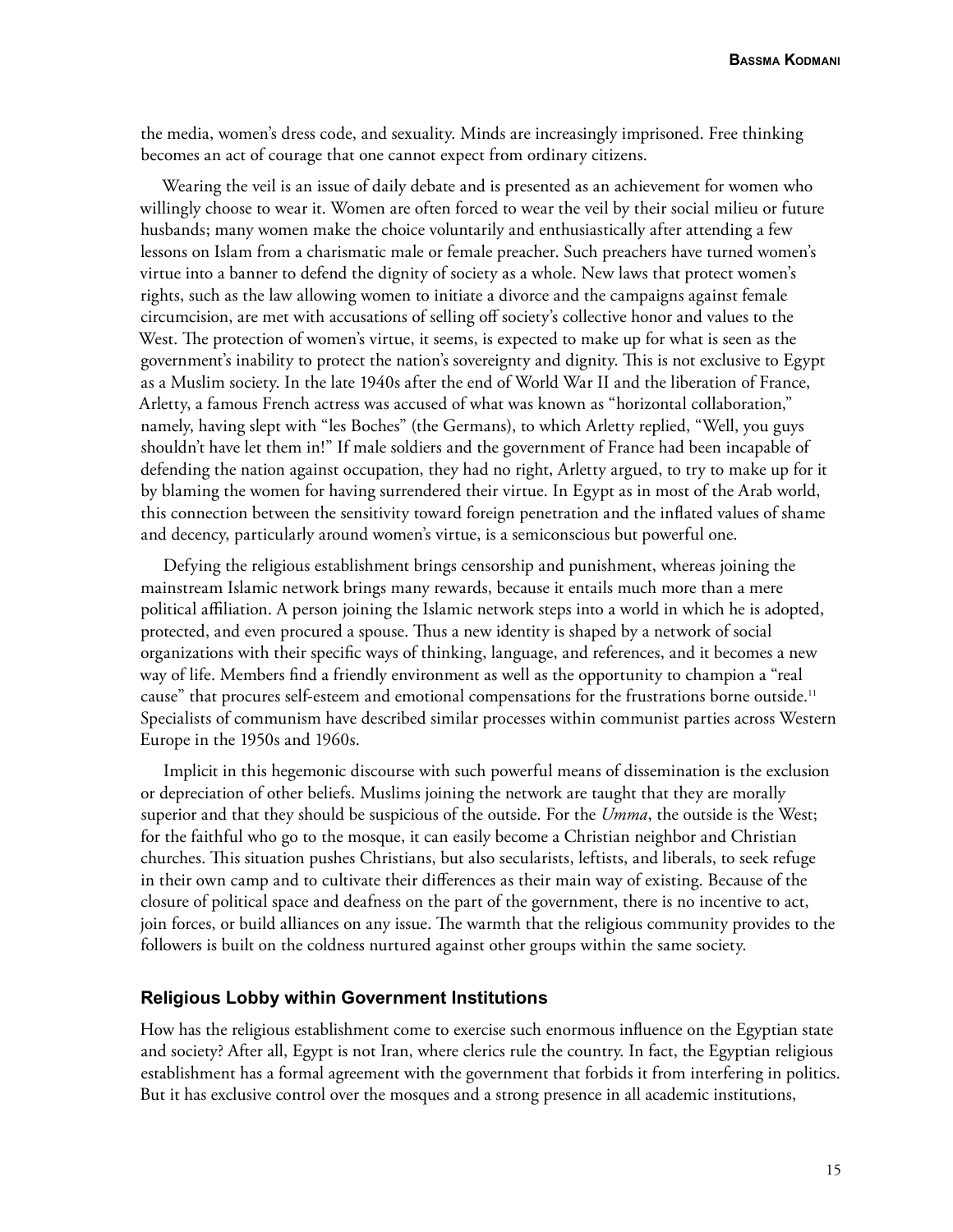government agencies, and many civil society organizations where it can preach "the truth." This allows it to deflect any interference from the government.

The Islamic establishment has secured a presence for itself within most government institutions. Its influence runs like a thread woven throughout the entire fabric of the administration—in the ministries of culture, education, social affairs, and information, for example, but also in the media and security agencies. Members of the Islamic network are also present in other ministries although in smaller numbers. It is often difficult to distinguish between individuals who are personally religious and those who are religious activists, because it is never clear when and why a shift from one to the other may occur. This thread is what allows the religious establishment to monitor government action from within and ignite a controversy in the public space on any issue it chooses.

The presence of this thread is very evident in the censoring of intellectual works. Over the last two decades, dozens if not hundreds of plays, films, novels, and academic works of scholars of religion, philosophy, sociology, and politics have come under scrutiny from the religious machinery. The religious establishment often reacts to such works through a convoluted series of procedures. An employee of the national book committee who usually remains anonymous (or perhaps does not even exist) might present a complaint to the control commission, the main agency in charge of censorship in the ministry of culture. The commission then examines a given book and determines whether or not it constitutes a breach or offense. But a breach or an offense to what? That is less and less clear: to "morality, public decency, or what is considered socially acceptable." If the commission decides that the book is offensive, it transfers it to the "relevant authorities" (that is, Al Azhar). The commission insists that although it has no right to confiscate a book (published or still being printed) the Majma' of Al Azhar does. When this process is started, it almost invariably ends, with the Majma' formally banning the book.

Censorship is also often exercised when a journalist writes an article in either specialized Islamic newspapers or the official press (including in the Islamist paper of the ruling NDP party, *Al Liwa' el Islami*). Although the journalist may claim that the article does not need clearance from the religious authorities because it does not deal with Islam, the article will still be reviewed by the relevant committee within the censorship administration of the ministry of culture. Two of three committee members may agree with the journalist, but if the third considers the article to need clearance from Al Azhar, the process is set in motion, and Al Azhar issues a report. Its condemnations are usually formulated in the following terms: The article is decadent and dangerous, contains words that are indecent, constitutes a danger for public decency, pollutes the minds and encourages deviation and vile instincts among the youth, threatens the motherland, and so on. The controversy is thus started and will be amplified in the thousands of pulpits that the religious establishment controls.

In the legal field, too, the clerics have regained the influence they had lost to secular law over the decades of modernization of the state.12 Under President Sadat in 1980, a constitutional change made *Sharia* the primary source of legislation. This was enough for conservative judges to begin ruling according to what was considered "morally just," based on norms defined and inculcated on society by the religious establishment.<sup>13</sup>

With the support of the *Ulema* and the Islamic members of parliament, *Sharia*-inspired laws have gradually crept back into the penal code, most often without formal change that can be dated precisely.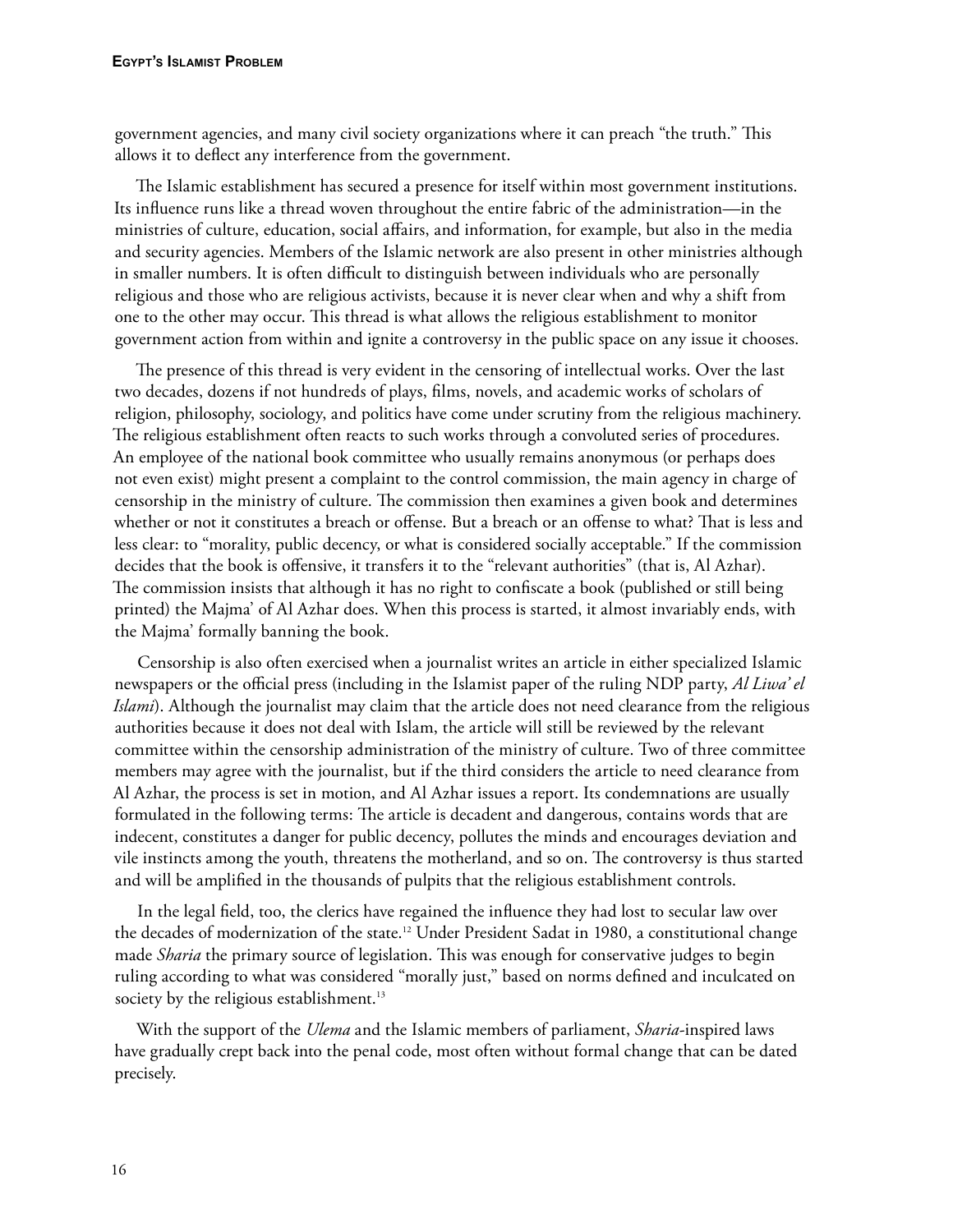Al Azhar has no recognized role in the legal sphere and no formal control over any section of the judiciary, but it has successfully infiltrated the bar association and penetrated the judiciary system. The adoption of this strategy coincides with the end of the government's campaign against the violent Islamist groups in the early 1990s. Some analysts believe the two developments are directly related: Radical Islamists, having lost the battle of violence, changed tactics and tried to gradually conquer the judiciary.14 Although the individuals who seek to Islamize the culture and the judiciary are not the same as those who take up arms, the two categories are united in their radical thinking and their ultimate goal of building a uniform monolithic Islamic society. The government mobilizes very effectively against those who turn to violence but gives a free hand to those who seek to influence the culture and the judiciary. It also refuses to engage in a political dialogue with those in the middle who seek to pursue their goals by setting forth political demands.

Al Azhar has been working consistently over the years to expand its control over cultural products and publications, but it initially lacked the legal authority to do so. The rise to the position of president of the State Council of a respected jurist known for his Islamist ideas in 1996 allowed Al Azhar to start a convoluted process to gain the legal authority to impose censorship. It secured an opinion from the State Council stating that the Egyptian constitution recognizes Islam as the state religion, that Al Azhar's bylaws make it the protector of *Sharia* and the source of opinion on religious affairs, and hence that Al Azhar has jurisdiction over enforcing Islamic public order and morality. Such an opinion from a respected jurist acquires the force of a *fatwa.*

Al Azhar seized upon this opinion to force all institutions with a role in research, publishing, and media, including the ministry of culture, to submit their products to it as the only body qualified to deliver authorizations. It declared that all new laws should be submitted to Al Azhar or to Dar el Ifta and that the parliament is committed not to issue any laws that are not in accordance with *Sharia*. This self-proclaimed mission is meant to "purify" Egyptian legislation by referring all laws to the religious establishment and by abiding by the *fatwas* that the religious establishment issues. The State Council's opinion represents an alarming growth in Al Azhar's role and amounts to giving the religious establishment the legal backing to exercise control over public order at large. Al Azhar has thus established a de facto trusteeship over all government institutions and society. No authority has been willing to stand up and point out the fact that this new prerogative granted to Al Azhar contradicts many existing laws.

The judiciary increasingly finds itself in situations where it has to arbitrate intellectual and cultural disputes and must resort to principles that are not embedded in clearly formulated laws and understood by all participants in the process—the judge, the defense, and the citizen. Judges thus are forced to act simultaneously as interpreters, judges, and politicians, and as a result their personal beliefs acquire disproportionate weight.

## **RECLAIMING POLITICS**

There is no point talking about political reform in Egypt, and even less democracy, unless the political arena is reclaimed as the place where decisions are made, and policy discussions are pulled back from the realm of religious discourse into that of political discourse. The challenge is how to break the present pattern of domination of the public sphere by the religious authority.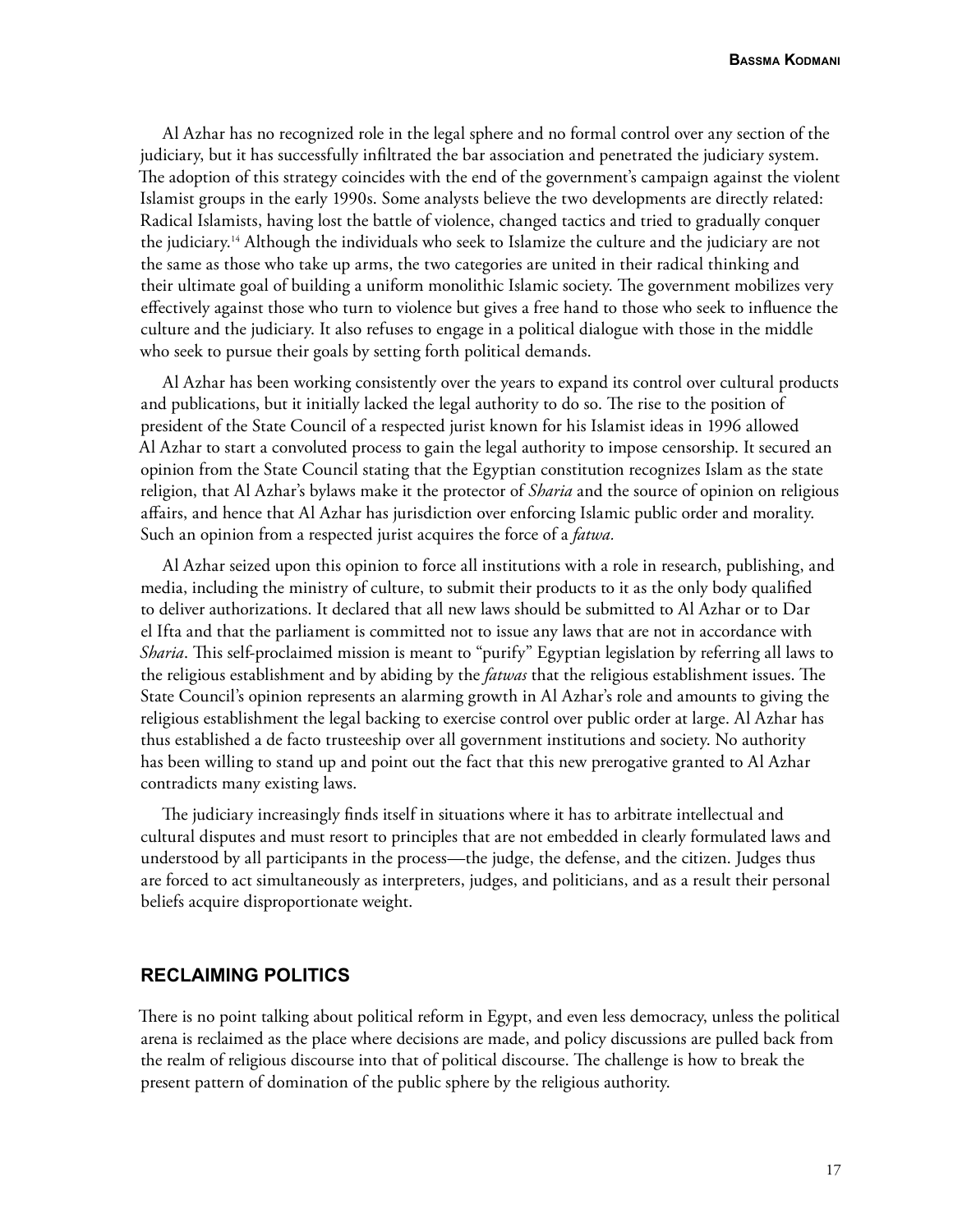Whether the Quran or other Islamic texts contain radical or intolerant ideas is not the issue. Some certainly do because they reflect different historical phases in the expansion of Islam, the expansion of the Islamic state, and the evolution of its relations with others at different points in time. That such ideas are in the texts is one thing; that people are kept busy with them is quite another. This is true of any religious establishment that has the power to choose "which of the prevalent beliefs and speculations it wants to lay out as dogma and which to declare as heretical."15

Crucial to the process of reclaiming a political space would be the legalization of Islamic parties as a less dangerous alternative to the domination by the supposedly apolitical religious establishment. A political party or movement is a recognizable player. If it seeks to be legalized, it registers under a name, has an address, publicizes the names of its leaders, and spells out its agenda. Such an identifiable actor participates with others in a debate over issues. Political movements may have an ideological agenda, but they fight political battles. They can be required to respect the rules and can be countered through political means. In contrast, religious authorities that claim to be apolitical are more problematic and dangerous because they are not required to undergo the electoral test of credibility or to measure their popularity or abide by set rules.

People can oppose a government, its laws, and institutions and lead a democratic battle for change, but if they oppose the religious establishment, it is their faith, not their political choices, that are called into question. Disagreement over censorship becomes a religious issue instead of a civic one. Political disagreement becomes a cultural confrontation. Debate over any issue involving the religious establishment is based on the absolutist premise that those who disagree with it disagree with Islam. Religious scholars and their institutions are the actors *par excellence* of the clash of civilizations.

The banning of Islamic parties has other negative consequences. Because they have not been allowed to form their own party or parties, Islamists in Egypt have instead infiltrated every existing political party, state bureau, and nonstate institution, and they have become a pressure group in all of them. Because the influence of political parties is so limited, party leaders are forced to court the feelings of their remaining members to keep their support, and they feel the best way to do so is by using the Islamic discourse.16 The result is that all political parties have adopted the Islamic vocabulary and slogans, and seek to outbid each other in calling for the implementation of *Sharia.*

Because the religious establishment has created an atmosphere of suspicion about other religions, the political parties are tempted to ride the trend or at best do not seek to counter it. The larger the political party, the less responsible its discourse on inter-religious strife because its constituency is in large part affected by sectarianism. Only elitist parties such as the liberal Wafd maintain a responsible discourse on this issue.

## **Egypt's Options**

Authoritarian systems work to prevent the emergence of an alternative political elite or other serious political challenges. Egypt has been extraordinarily successful in this respect. With no political society nurtured over two generations, the unmovable leaders have no challengers and no partners. They have paid a high price, however, for this success: They have unintentionally inflated the role of the religious establishment, which does not have anything concrete to offer to solve the problems the country faces.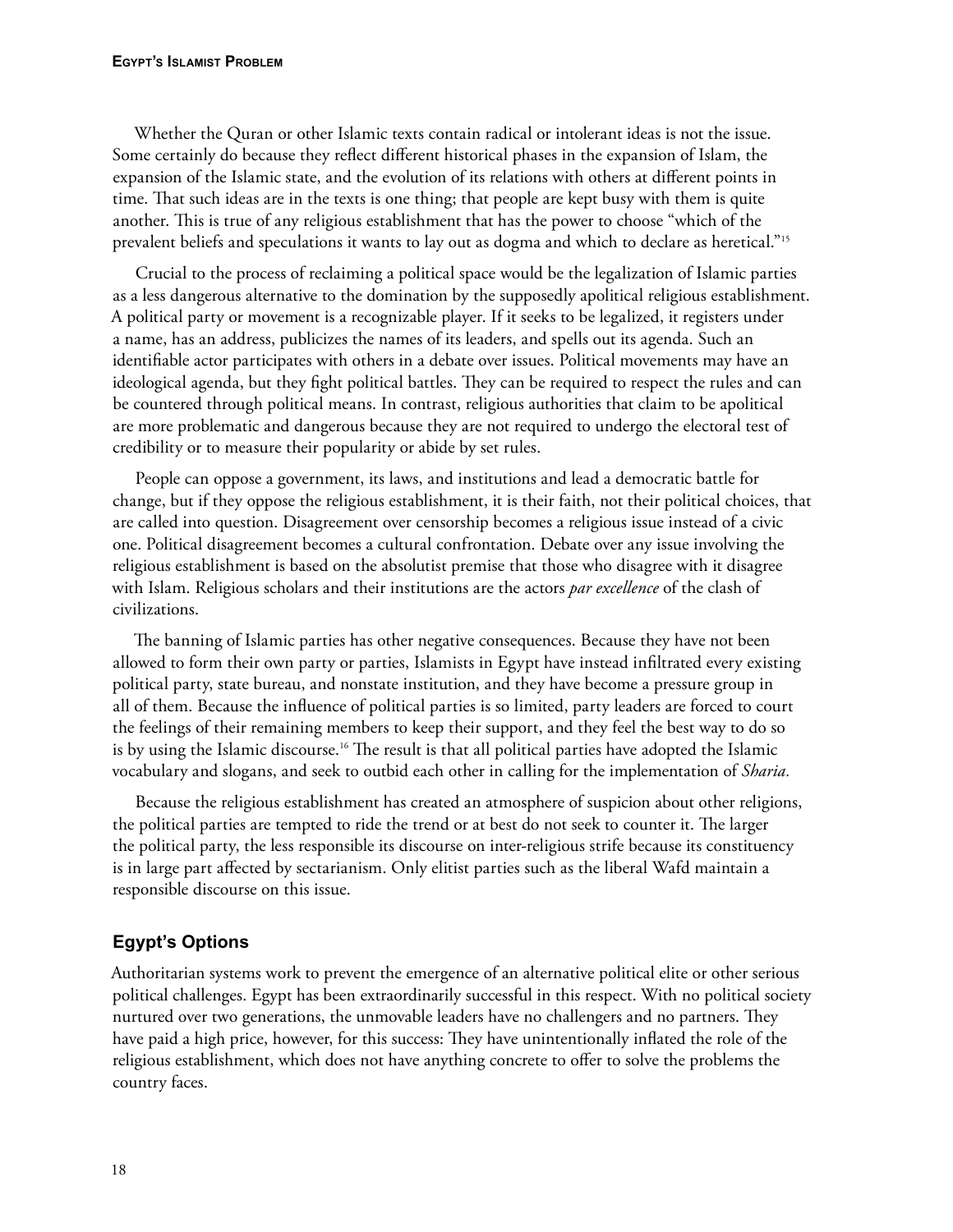The government thus remains the one player that creates new realities on the ground and is expected to provide answers to the problems of uncontrolled population growth and the resulting societal needs, as well as to challenges of globalization and foreign policy. With this do-it-all syndrome, the government has made all other players and society in general irrelevant. It has contributed to strengthening the barrier between political authority and society at a time when society's mobilization is needed so that the development process can be inclusive and thus succeed. The religious establishment offers no help with these problems.

But the Egyptian state has proven incapable of solving these problems alone. It needs to enlarge the process and allow the battle for change to be waged between political forces that have a name, a face, a legal status, an address, and a platform. And Islamists need to be included in this process. This strategy is not without risks, but the examples of Turkey and Algeria provide powerful reminders that integration of Islamist parties may help a country move on toward greater democracy, whereas their repression may trigger a situation of protracted violence.

Egyptian society has very similar attitudes and expectations to Turkish society vis-à-vis the state, which suggests that the top-down model followed by Turkey might be suitable for initiating genuine political liberalization in Egypt as well. A major lesson from Turkey is that the democratic game has altered political calculations among Turkish Islamic leaders, leading them to realize that demagogic religious discourse and the manipulation of symbols do not pay. The Justice and Development Party (AKP), Turkey's ruling party, made the leap toward democracy and became a serious political force the moment it understood that questioning the founding principles of the Turkish Republic leads to polarization and loss of public support at the center. It won the elections when it began to address people's social and economic concerns. In the current environment in Egypt, there are many indications that it could still open its political system in a controlled manner, but that may become more difficult with the passage of time. Time is a key factor in determining whether the Turkish scenario of peaceful integration of the Islamists and transition to democracy will prevail, or whether a more violent and confrontational course will be taken resulting in a radicalization of politics. Delaying a political opening makes the Algerian scenario more likely in Egypt. It was not only the nature of the Algerian state and society that brought confrontation, but also the Algerian government's mismanagement of social and political demands during the two decades leading up to the crisis.

The question of what to do with the Islamists is the central challenge of democratic change in Egypt and the Arab world. Political Islam is a popular voice, just as communism was for close to a century in Europe. Islamists have all they need to enter into democratic competition from a position of strength: money, an educated elite with a reputation for integrity, a solid base at the grassroots, an ethical discourse, an anticorruption agenda, and most important, a social agenda. Eradicating them is proving impossible, so containment and taming are more realistic goals until new historical circumstances can bring change.

Opening the door to the participation of Islamists is not without risks of course, but it cannot be avoided. Would the Islamists seek to confiscate democracy and keep power once elected? Would they replace the rule of law with the rule of *fatwas*? Fears and suspicions are legitimate, but they do not provide a convincing reason for denying the Islamists a place at the political table. They do, however, justify that a serious challenge must be put to the Islamist political movements to choose between two options: either revert to being social movements with a religious and charitable character, or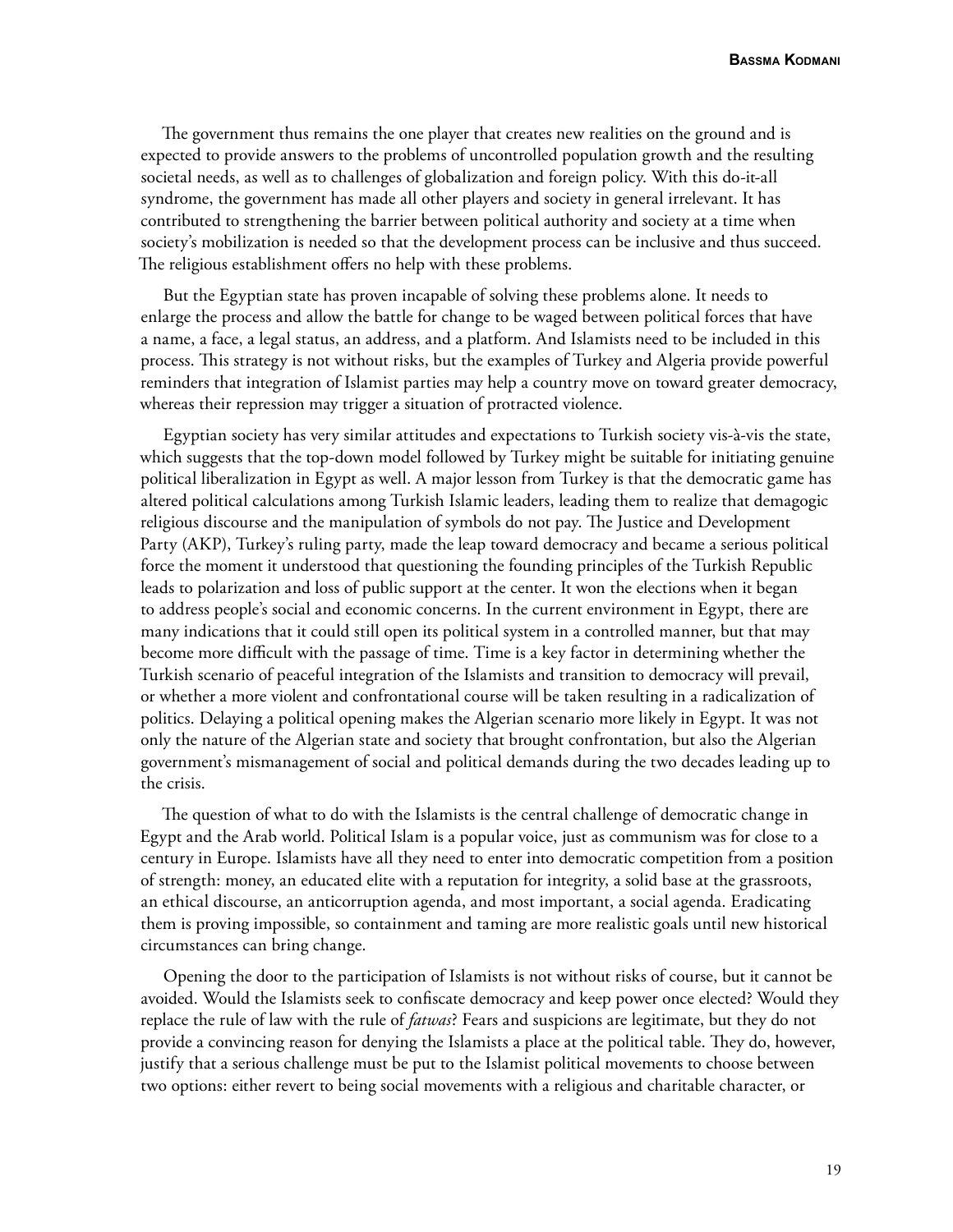engage in a renewed effort of exegesis (*ijtihad*) that would lead them to admit first and foremost the need for a state that is neutral toward all different religious communities. This transformation à la Christian Democrats is what the Islamists in Turkey underwent in order to reach power.

Egypt's powerful religious establishment introduces a factor that did not exist in either Turkey or Algeria. In a process of political liberalization that would include the Islamist movement, the Islamic institutions would become a major object of competition between the government and the Islamists, both of which would seek to mobilize them to serve their own social and political agenda. Even with such a risk in mind, the government might still find it possible to achieve liberalization through a controlled process that will maintain enough strings in its hands. Egypt could succeed where Algeria failed because a public space exists with a diversity of opinions, trends of thought, political parties, and civil society organizations. Even if these remain weak for having been deliberately reduced to insignificance by the government, they have recently shown that they stand ready to be energized at the first sign of political liberalization.

The run-up to the presidential and parliamentary elections of 2005 brought a few surprises to observers of the Egyptian political scene. The government's reluctance to concede genuine reforms and its resistance to power sharing is not one of them. The surprises were first, that there is a vibrant civil and political society able to mobilize, formulate demands, and make good use of the international and Arab media to exert pressure on and embarrass the government. Second, the movement is diverse and reveals a much more pluralistic political scene than existing legal parties reflect. While the mobilization of judges, doctors, journalists, academics, and intellectuals in public protest movements such as Kefaya remain elite based, their voices alter the prevailing vision of a monolithic society where Islamists are the only existing opposition force. Third, the Islamists themselves are cautiously avoiding any step that might indicate an intention of monopolizing the opposition movement and are actively seeking alliances with other forces calling for democratization.

## **Role of Outside Partners**

What implications can outside partners draw? How can they help in promoting change, through which institutions, and by dealing with which players?

No doubt there is a need to reform the Egyptian religious establishment, the training of preachers, religious education, and the educational system at large, but this process will take generations before it produces visible results. A Western agenda that openly seeks to promote religious reform is an erroneous and arguably dangerous approach. It is dangerous because it will most likely cause the religious establishment to cast itself as the noble force resisting foreign interference and thus inhibit other groups from working for reform for fear of being accused of caving to outside demands. It is also erroneous, because the only means to tackle the influence of the religious establishment within a reasonable time frame are reform of the political authority, new constitutional rules, and restoration of politics to the appropriate arena.

Egypt receives assistance from over twenty bilateral and multilateral donors. Beyond its vital need for foreign aid, it is also keen to be recognized as an important and responsible actor of the international community through participating in regional security arrangements, contributing to peace-keeping in conflict situations and competing to secure a seat for itself within the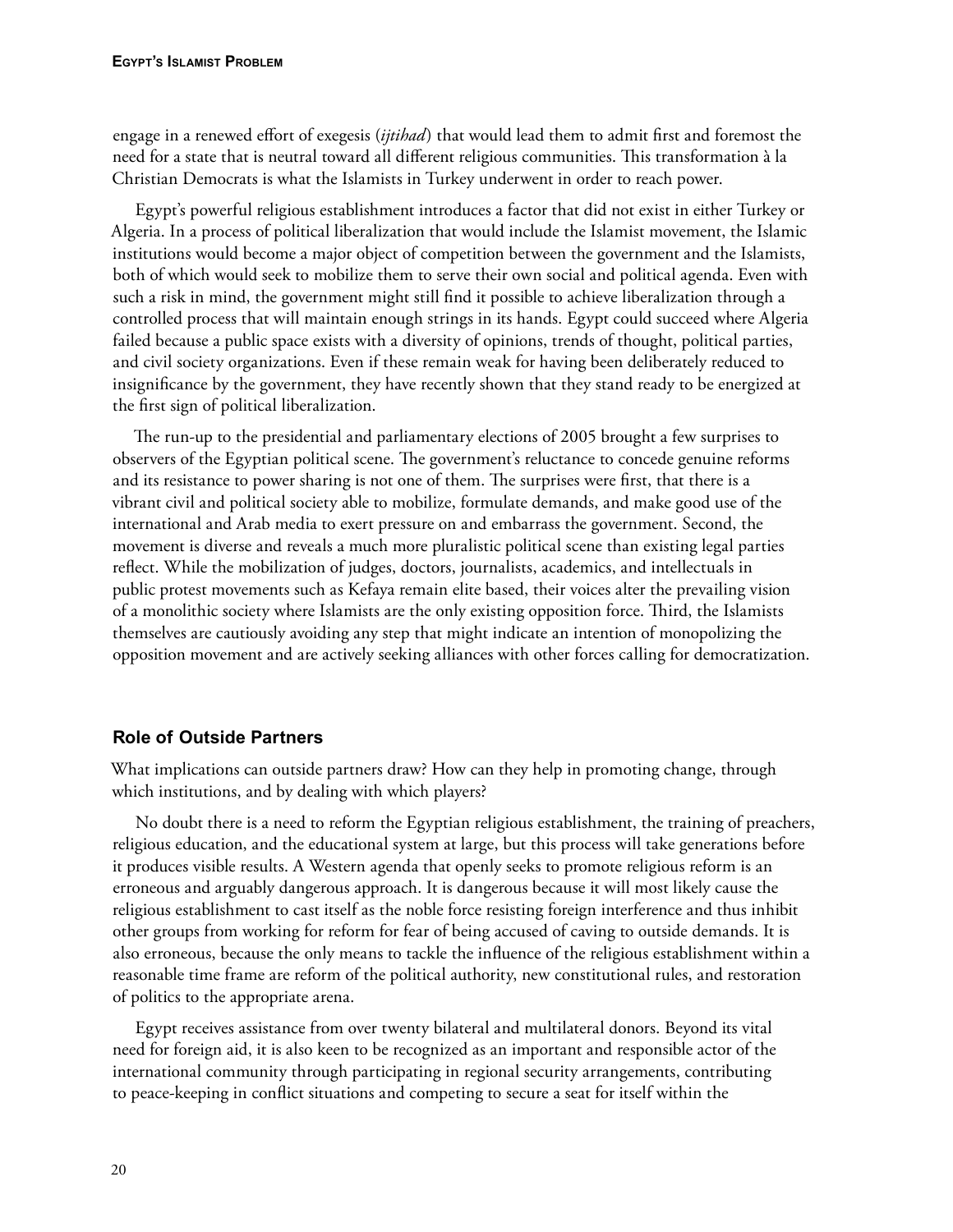United Nations Security Council if and when it is enlarged to include new members. With such considerations, the Egyptian government is likely to be increasingly receptive to a political dialogue that builds the link between international stature and democratic reforms.

Reintroducing political requirements into development assistance programs is crucial. Donors and outside partners have only recently started doing so. But for such an approach to succeed, there are two important conditions. Donors should first be consistent in their demands and sustain them over a long period of time, regardless of other strategic priorities, as the government will seek ways of subverting the process and buying time. Second, by focusing on political conditions, foreign partners would be acknowledging that cultural, educational, or religious reforms are part of the political responsibilities of the government. By interfering directly in those areas, donors are alienating the vast majority of public opinion who sees such an approach as a breach to sovereignty. If donors emphasize the link between responsible political action and respect for state sovereignty, they are more likely to gain support among civil society for their role in promoting reform.

Foreign partners also need to show increased interest in social issues and encourage political forces, both the ruling party and opposition forces, to develop a credible social welfare agenda among existing political forces. This is necessary to mitigate the impact of donor policy over the last two decades that has promoted market-oriented economic reforms with damaging consequences for the poor. It is also necessary to mitigate the influence of the Islamists who represent the only political force with a political platform that speaks to the concerns of the population, 90 percent of which are poor.

Islamists in Egypt may well have understood the new U.S. agenda for the Middle East as the coming of their hour; some seem to believe that they should be preparing themselves to "inherit power." If the inclusion of Islamists into the democratization process is a necessary evil, it is also essential and more urgent than ever to revitalize and nurture other political forces. Foreign partners are showing considerable interest in the modernization of the ruling National Democratic Party. They tend to neglect other existing political parties as unrepresentative, divided, and insignificant and promote the idea that civil society organizations and social movements might make up for the weakness of opposition parties. Although it is undoubtedly true that other parties suffer from those weaknesses, it would be unfair to dismiss them outright because it would mean accepting the Islamists' claim that they represent the only grassroots political movement. Or it would mean accepting the authoritarian government's argument that political parties are dehydrated and irrelevant, when the blame should clearly be on the government for closing political space. It would also be unwise because it would imply an acceptance of the Islamists' rationale of a monolithic society with a culture, a history, and an identity that is exclusively Islamic, which is clearly not Egypt's reality. In Egypt, no less than in any other country of the region with a long history of diverse cultural influences, religion cannot provide an institutional basis for a common morality. A sound political authority is the only force that can ensure that religion is part of what Talal Asad characterized as "inessential to our common politics, economy, science and morality."17

Cultivating diversity within Egyptian society is an urgent priority and all forces ready to mobilize and build alliances are needed to defeat the resilience of authoritarianism.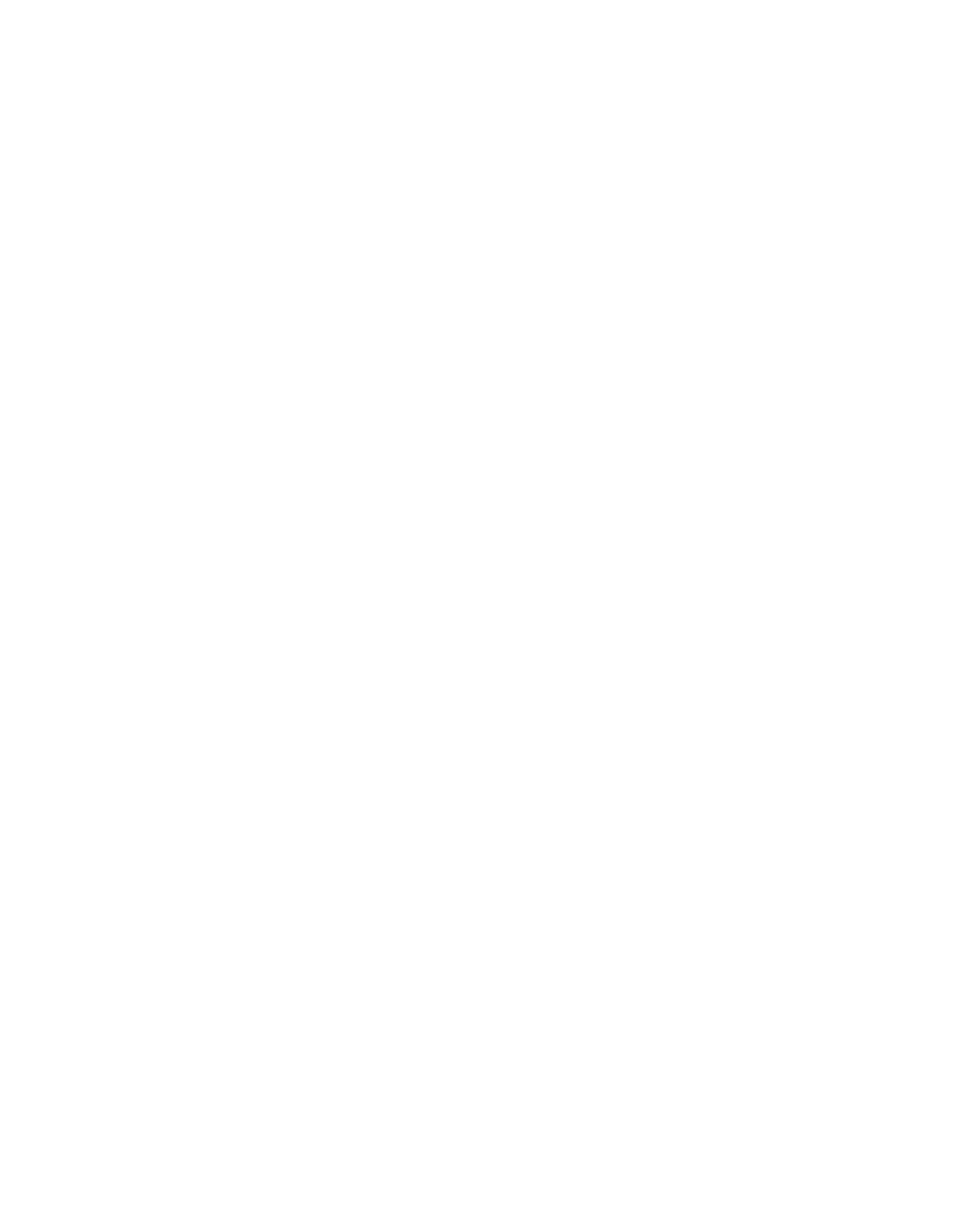## **NOTES**

- 1 This study on Egypt is part of a forthcoming series that examines the relationship between religious and political authorities in several Muslim countries including Turkey, Iran, and Saudi Arabia.
- 2 There are no official statistics on the number of mosques in Egypt, and estimates differ extensively, varying from 150,000 to 200,000.
- 3 Mohammad Kamal El Sayyed Mohammad, *Al Azhar Jami'an wa Jami'atan* [Al Azhar, the Mosque, and the University], book 4 (Cairo: Majma' Al Bohouth al Islamiya, 1984).
- 4 Abdel Ghaffar Shoukr, ed., *Al jam'iyat al ahliya al Islamiya fi Misr* [Islamic Civil Society Organizations in Egypt] (Cairo: Dar al Amin, 2001).
- 5 Data from Al Azhar published by *Al Wafd*, November 10, 2001.
- 6 *New York Review of Books*, May 7, 2000.
- 7 S. Eisenstadt, "Introduction," in *Public Spheres in Muslim Societies*, 3rd edition, ed. Miriam Hoexter, Shmuel N. Eisenstadt, and Nehemia Levtzion (Albany, NY: State University of New York Press, 2002).
- 8 Philippe Braud, *Sociologie Politique* (Paris: Librairie Generale de Droit et de Jurisprudence, 1996); see especially chapter on political culture.
- 9 Farag Foda, *Qabl el soqoot* [Before Falling] (Cairo: privately printed, 1985).
- 10 Sheikh Ibrahim el Kholi, *Al Shaab*, August 7, 1998.
- <sup>11</sup> For a fascinating account by a young Islamist radical of his personal experience with one of the movements of Gama'at el Islamiya and how he left it, see *Khaled el Berri, Al-Dunya Agmal minal Ganna* [Earth Is More Beautiful than Heaven] (Beirut: Dar el Nahar, 2001).
- 12 Malika Zeghal, *Gardiens de l'Islam: Les Oulemas d'Al Azhar dans l'Egypte Contemporaine* [Guardians of Islam: The Ulema of Al Azhar in Contemporary Egypt] (Paris: Presses de Sciences Politique, 1996).
- 13 The well-known case of Nasr Hamed Abu Zeid—who was declared an apostate by a court and divorced from his wife for having written a critical essay of Islamic discourse in Egypt—will remain one of the milestones of this strategy. The court's decision was not based on a law, because there was no law that regulated *hisba* (an Islamic principle based on the value of common social interest according to which each Muslim has a duty to enforce Good and chase Evil to protect society). The judge thus had to base his ruling on his own interpretation of what the dominant Islamic school of thought (the Hanafi school) "would have ruled."

 It took three years for the state to produce a law that regulates the religious principle of *hisba*, a law that is largely influenced by Islamist thinking as it merely limits the right to raise a case for *hisba* to the general prosecutor. By so doing, the government was throwing the onus again on the judiciary to solve sensitive issues that it does not want to address, thus allowing a violation of the principle of separation of the legislative and judiciary authorities.

- 14 Nasr Hamed Abu Zeid, *Naqd al khitab al dini* [Critique of Islamic Discourse], 3rd edition (Cairo: Madbouli Publications, 1995).
- <sup>15</sup> Hannah Arendt, *Between Past and Future: Eight Exercises in Political Thought* (New York: Penguin Books, 1968).
- 16 Gamal Abdel Gawad, "The Limits of Bureaucratic Management of the Religious Issue," *Al Ahram Strategic Files* (Arabic version), February 2002.
- 17 Talal Asad, "The Limits of Religious Criticism in the Middle East: Notes on Islamic Public Argument," in *Genealogies of Religion* (Baltimore: Johns Hopkins University Press, 1993).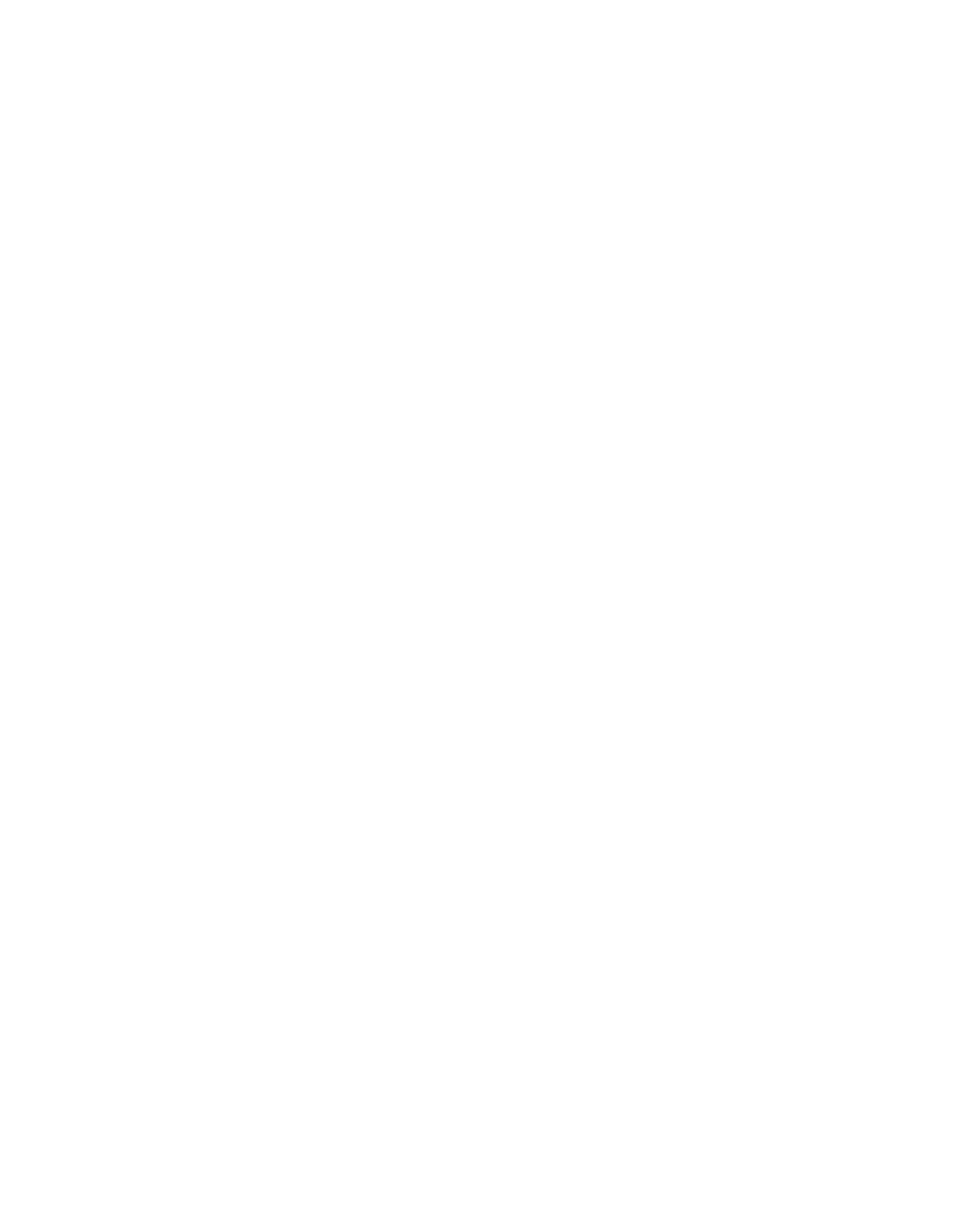## **ABOUT THE CARNEGIE ENDOWMENT**

THE CARNEGIE ENDOWMENT FOR INTERNATIONAL PEACE is a private, nonprofit organization dedicated to advancing cooperation between nations and promoting active international engagement by the United States. Founded in 1910, its work is nonpartisan and dedicated to achieving practical results.

Through research, publishing, convening, and, on occasion, creating new institutions and international networks, Endowment associates shape fresh policy approaches. Their interests span geographic regions and the relations between governments, business, international organizations, and civil society, focusing on the economic, political, and technological forces driving global change.

Through its Carnegie Moscow Center, the Endowment helps to develop a tradition of public policy analysis in the former Soviet Republics and to improve relations between Russia and the United States. The Endowment publishes *Foreign Policy*, one of the world's leading magazines of international politics and economics, which reaches readers in more than 120 countries and in several languages.

For more information about the Carnegie Endowment visit **www.CarnegieEndowment.org**.

**The Democracy and Rule of Law Project** analyzes efforts by the United States and members of the international community to promote democracy worldwide. The project also examines the state of democracy around the world, looking at patterns of success and failure in transitions to democracy. Most recently, it has launched a special effort to analyze the problems of democracy in the Middle East and the challenges the United States faces in its new attempt to promote democracy in that region.

The project also publishes the *Arab Reform Bulletin*, a timely, incisive, and objective e-monthly that analyzes political developments in the Middle East. Each issue features original work from authors in the region, United States, and Europe. Read current and back issues at **www.CarnegieEndowment.org/ArabReform**.

The Democracy and Rule of Law Project is part of the Endowment's **Global Policy Program,** which addresses the policy challenges arising from the globalizing processes of economic, political, and technological change. The program recognizes that globalization, though by nature a universalizing phenomenon, extends around the world unevenly, producing sharply varied effects, both positive and negative. The program focuses on integrating the emerging global policy agenda with traditional security concerns, and also seeks to increase public understanding of globalization.

For more about Carnegie's Democracy and Rule of Law Project, visit **www.CarnegieEndowment.org/democracy**.